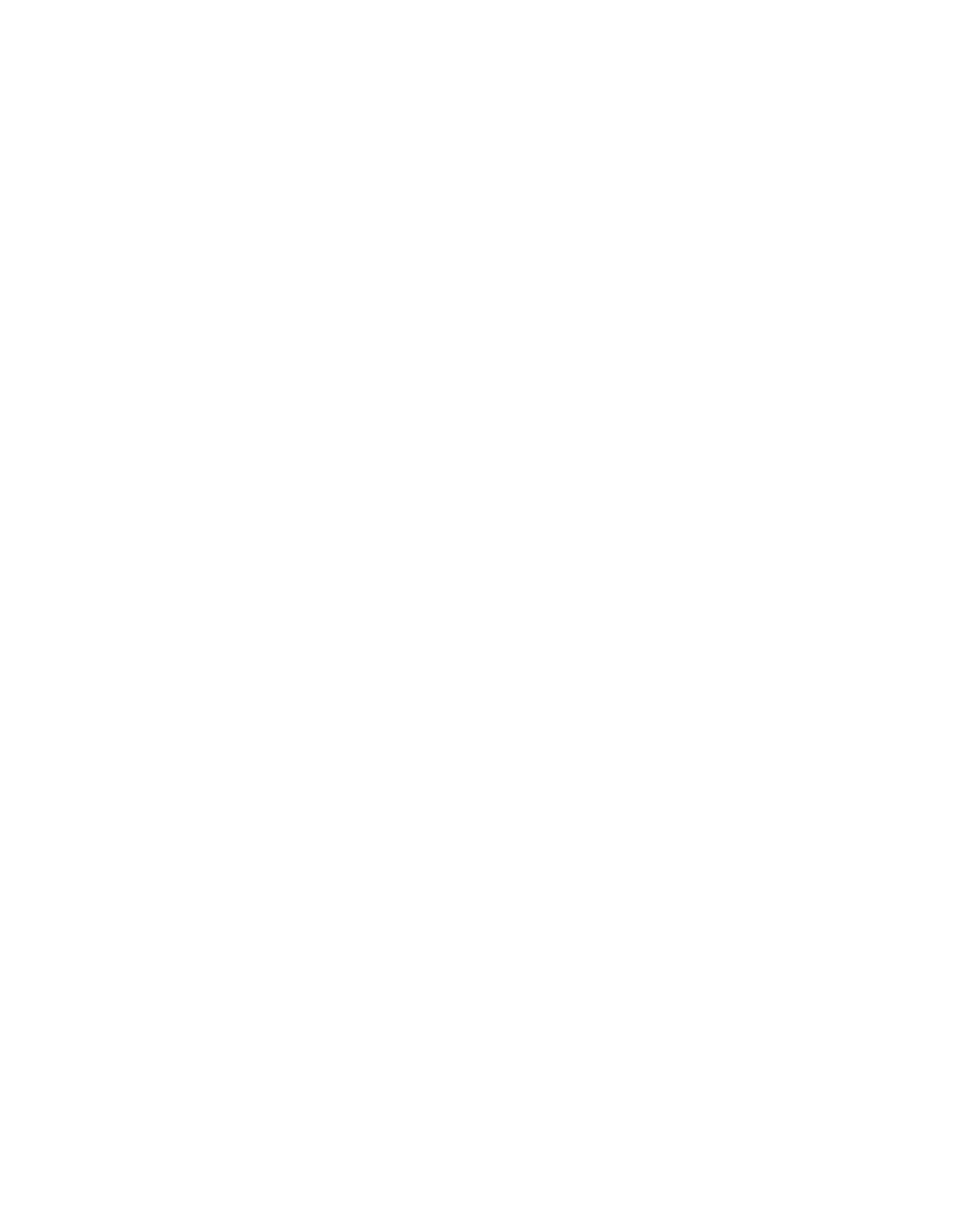## **Lesson 1: Reading God's Word**

#### Recommended Age/Class: **High School (9th-12th grade)**

#### **Objectives:**

- The student will understand that spiritual disciplines are practices that help us become more Christ-like and enable us to serve God better.
- The student will understand the Bible has a larger storyline of God pursuing a close relationship with the people he created, beginning in Genesis and leading to Jesus.
- The student will understand the purpose of reading the Bible is for us to know God better and become more like Him.
- The student will understand that to read the Bible one needs to become an active reader and needs the Holy Spirit to understand its meaning.

#### **Scripture:**

*Themes of the Bible:*

- *Genesis 1:26-27, "And God said, Let us make man in our image, after our likeness: and let them have dominion over the fish of the sea, and over the fowl of the air, and over the cattle, and over all the earth, and over every creeping thing that creepeth upon the earth. So God created man in his own image, in the image of God created he him; male and female created he them."*
- *Genesis 3:6, "And when the woman saw that the tree was good for food, and that it was pleasant to the eyes, and a tree to be desired to make one wise, she took of the fruit thereof, and did eat, and gave also unto her husband with her; and he did eat."*
- *Romans 5:14 & 17, "Nevertheless death reigned from Adam to Moses, even over them that had not sinned after the similitude of Adam's transgression, who is the figure of him that was to come…For if by one man's offence death reigned by one; much more they which receive abundance of grace and of the gift of righteousness shall reign in life by one, Jesus Christ."*

*Psalm 119:105, "Thy word is a lamp unto my feet, and a light unto my path."*

*2 Timothy 3:16, "All scripture is given by inspiration of God, and is profitable for doctrine, for reproof, for correction, for instruction in righteousness."*

*Psalm 19:7-10, "The law of the Lord is perfect, converting the soul: the testimony of the Lord is sure, making wise the simple. The statutes of the Lord are right, rejoicing the heart: the commandment of the Lord is pure, enlightening the eyes. The fear of the Lord*  is clean, enduring for ever: the judgments of the Lord are true and righteous altogether. More to be desired are they than gold, yea, *than much fine gold: sweeter also than honey and the honeycomb."*

*Hebrews 4:12, "For the Word of God is quick, and powerful, and sharper than any twoedged sword, piercing even to the dividing asunder of soul and spirit, and of the joints and marrow, and is a discerner of the thoughts and intents of the heart."*

*1Corinthians 2:11-12, "For what man knoweth the things of a man, save the spirit of man which is in him? Even so the things of God knoweth no man, but the Spirit of God. Now we have received, not the spirit of the world, but the spirit which is of God; that we might know the things that are freely given to us of God."*

- Every endeavor has skills that require practice (e.g., tying rope climbing knots in rock climbing). These skills are often called disciplines.
- Being a Christian includes disciplines that help us become more like Christ and enable us to serve God better.
- Pursuing spiritual disciplines is not an easy task, but dedication in pursuing them will lead to spiritual fruit.
- The Bible is more than a collection of individual stories, but rather a larger connected story that shows God's desire to have a relationship with the people he created, their rebellion against following God's instructions, and the fulfilled promise of life and redemption through Jesus.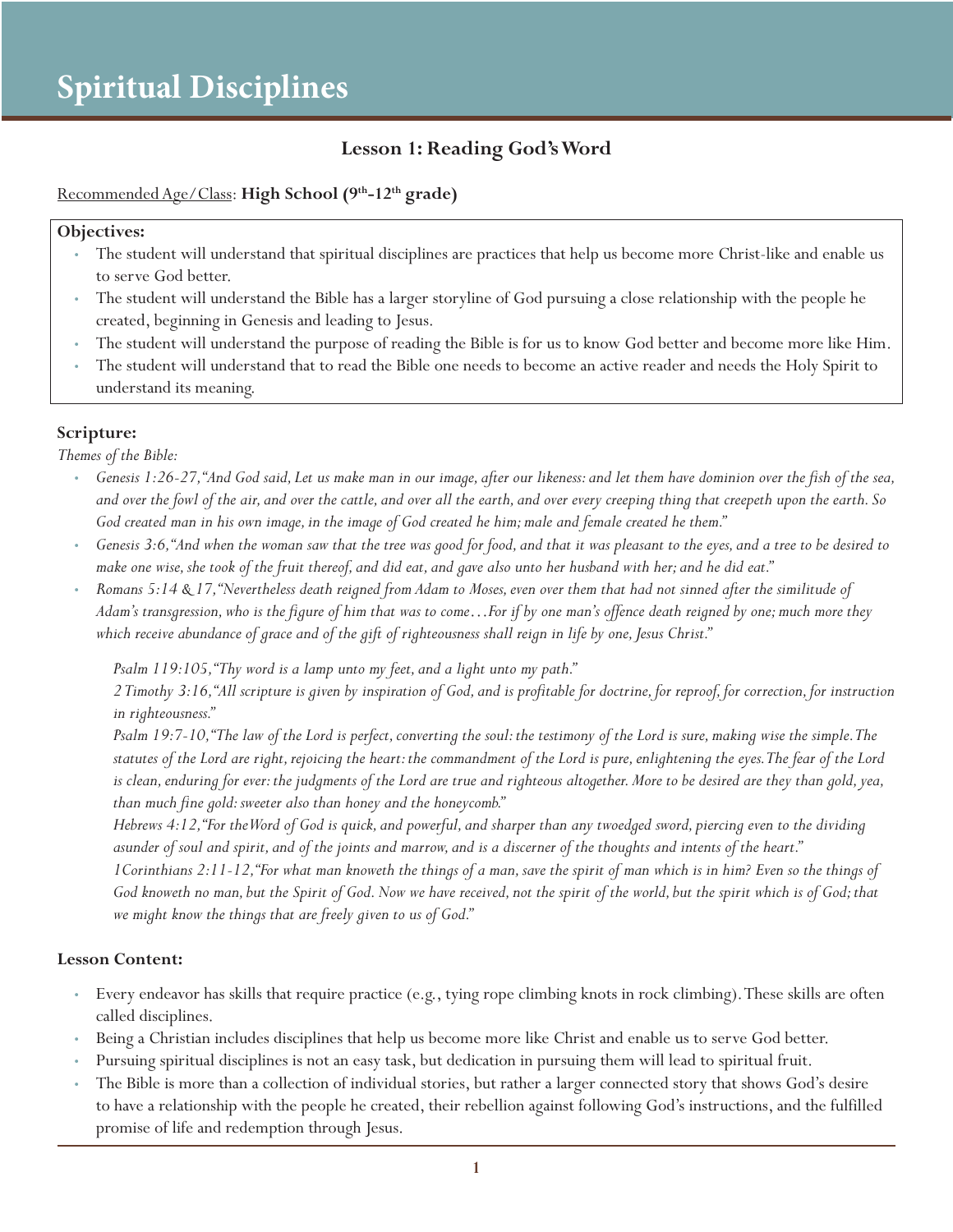- When reading the Bible, first seek to understand the passage and how it fits into the larger story of the Bible. Seeking to understand the passage first allows one to consider how to live out its teachings.
- Remembering our purpose for reading the Bible will keep us motivated to do it. This purpose is to know God better and become more like Him.
- Through reading God's Word, we can see both the righteous judgement for sin and the compassion God shows with providing salvation through His son. Knowing God better encourages us to want to live our lives for Him.
- In reading the Bible, one needs to humbly rely on the Holy Spirit to interpret what it means and see how we can continually grow in applying God's teachings to our lives.
- To actively read the Bible means to meditate and think about what it means.
- Strategies for actively reading the Bible include paying attention to the literary style of the passage (poetry, narrative, law, prophecy, and epistles) and how this impacts how we read it, stopping and looking up words we don't understand, looking up connected passages, listening to and seeking to pursue answers to the questions that arise as we read, and slowing down to ponder what we are reading.

#### **Discussion Questions:**

- 1. What skills or disciplines do you work on for a hobby or sport? How do spiritual disciplines compare to these earthly skills or disciplines?
- 2. What are major themes or ideas that are present throughout the Bible?
- 3. How would thinking of the Bible as one connected story affect the way you would approach reading it?
- 4. What parts of the Bible are more difficult for you to understand or unfamiliar to you? What could you do to understand them better?
- 5. Why do you read the Bible?
- 6. How might your view of God, Man, Satan, and what it means to be a follower of Jesus change as you read the Bible?
- 7. What are the differences between seeing the Bible as a book about God and getting to know God versus a book of "howto"?
- 8. What will knowing God more intimately lead to for an individual? And you personally?
- 9. What does being dependent on the Holy Spirit's leading mean to you? How might we stifle the Holy Spirit's instruction when we read the Bible?
- 10. How could you distinguish between being led by the Spirit vs. being led by your own pre-conceived ideas as you read the Bible?
- 11. What are helpful methods for keeping your mind actively engaged while you read the Bible?
- 12. How might the literary style affect how you read and think about different parts of the Bible? For example, how would you read poetry differently than narrative or epistles?
- 13. What do you think is a healthy balance between reading and thinking as you spend time in the Bible? (e.g., 90% reading & 10% thinking, 50% reading and thinking, 25% reading & thinking)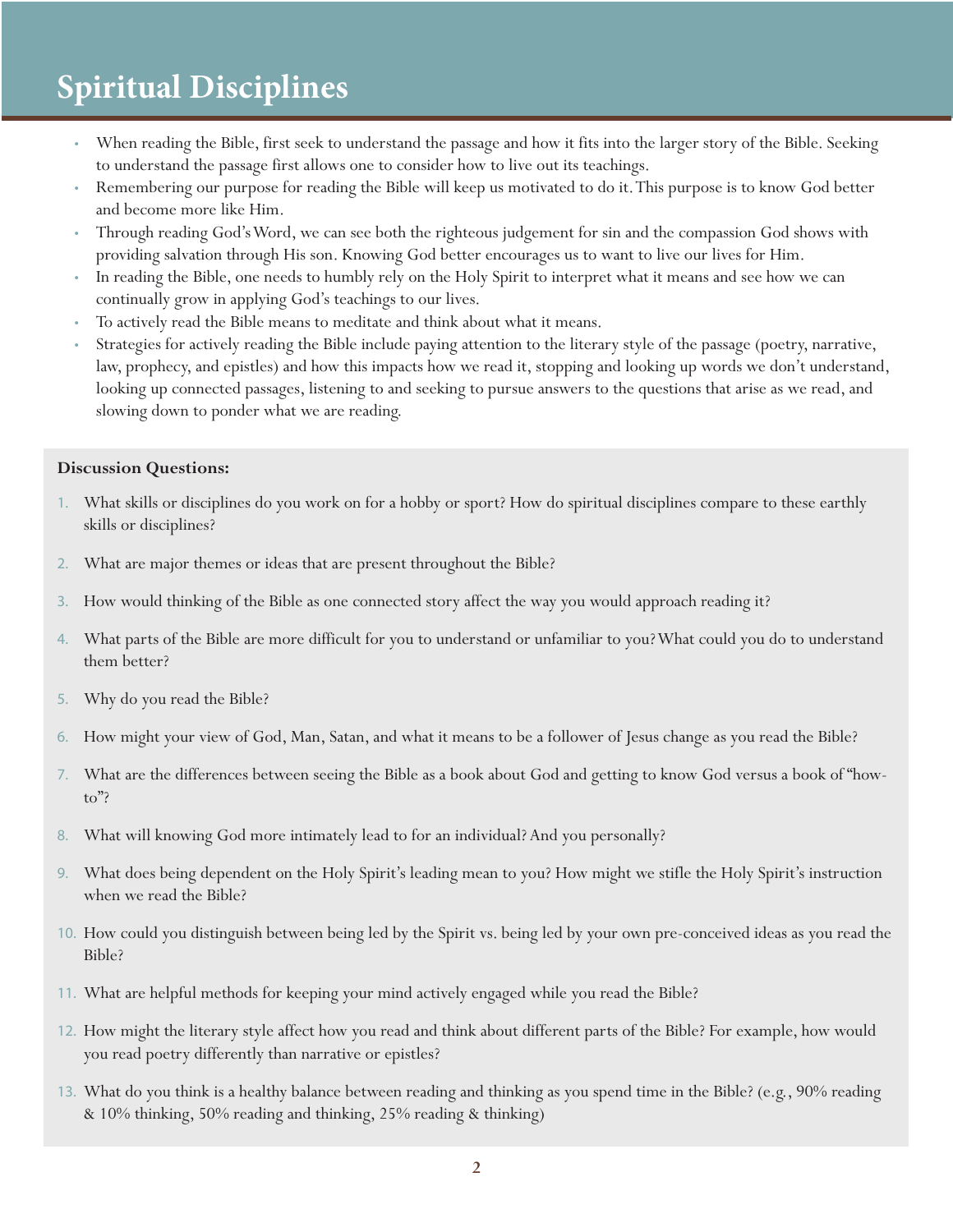#### **Activities:**

- 1. **Activity 1:** Drawing Together the Old and New Testament
	- a. Read parallel passages from the Old and New Testament to make connections. Suggested passages:
		- i. *Genesis 3:6* and *Romans 5:14-21*
		- ii. *Isaiah 61:1-3* and *Luke 4:16-21*
		- iii. *Genesis 3:14-15* and *1 Corinthians 15:1-19*
	- b. For each passage discuss the connection of Old and New to the overall larger story in the Bible of God pursuing a rebellious people to offer redemption and a relationship with Him.
- 2. **Activity 2:** Parable of the Sower
	- a. Read together *Mark 4:1-20*.
	- b. Discuss the different responses to applying God's Word in one's life
		- i. Missing the point of the message (verse 15).
		- ii. Believing in good times, falling away in hard times (verses 16-17).
		- iii. Pursuing worldly riches and pleasures (verses 18-19).
		- iv. Receiving the message and producing fruit (verse 20).
	- c. Connect each of the responses with the current life stage of the students:
		- i. Missing the point of the message Not understanding what the Word says and failing to seek clarification.
		- ii. Believing in good times, falling away in hard times When difficult times come (hard test, peer friendship issues, etc.) thinking that God doesn't care and His Word does not apply.
		- iii. Pursuing worldly riches and pleasures Seeking peer acceptance through brand name clothes, activities, engaging in risky behavior, etc.
		- iv. Receiving the message and producing fruit Taking time to read God's Word individually, attending Sunday School, or Bible study groups; sharing God's Word with others.
	- d. Consider the three less positive responses and what can be done to overcome them:
		- i. Missing the point of the message Praying to God, comparing connecting passages, asking someone else to help clarify.
		- ii. Believing in good times, falling away in hard times Asking God for His power and grace to make us strong, memorizing Bible verses to refer to during times of temptation or difficulty.
		- iii. Pursuing worldly riches and pleasures Prioritizing what is most important, spending time with friends that encourage you to godliness.
- 3. **Object Lesson 1:** The Whole Picture (materials needed: 1000 piece puzzle)
	- a. Before the lesson, remove a piece of the puzzle for each student. Place the puzzle box out of sight of the students.
	- b. Tell students you have a 1000 piece puzzle that you are interested in putting together and need their help.
	- c. Give a puzzle piece to each student and ask them to tell you what overall picture is on the puzzle (scene, art style, objects, people, etc.)
	- d. As students give different responses or are unable to predict the picture of the puzzle, compare this to looking at one part of the Bible and trying to understand God's Word by only that one verse, chapter, or book. The picture you get of the overall theme of the Bible or God's message to us will be different if you look at individual pieces instead of putting it all together into one large story.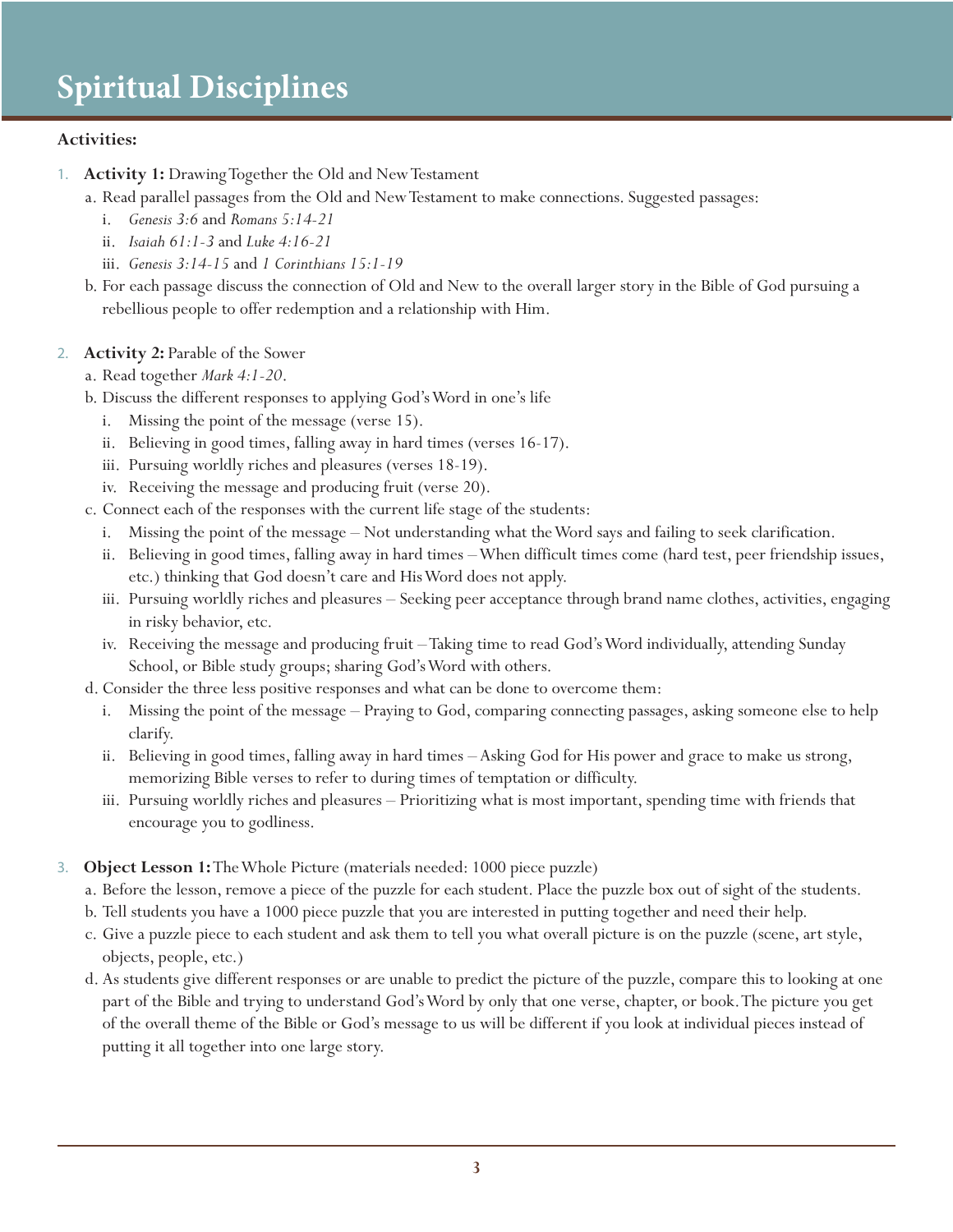- 4. **Object Lesson 2:** God's Word Impacts our Life (materials needed: hot water, 2 Cups (clear if possible), tea bag) a. Pour water into two cups. Put the tea bag in one cup. Talk about how the tea bag changed the water.
	- b. Compare the two different cups to how one can be impacted by God's Word. If we read it, meditate on it, and let it dwell in us, it will change our life like the tea bag diffuses into the water. People will know we are different because we will look different, talk different, and act different than those who are not Christians. However, if we do not read and study God's Word, we will be no different than others around us (like the water that did not have tea).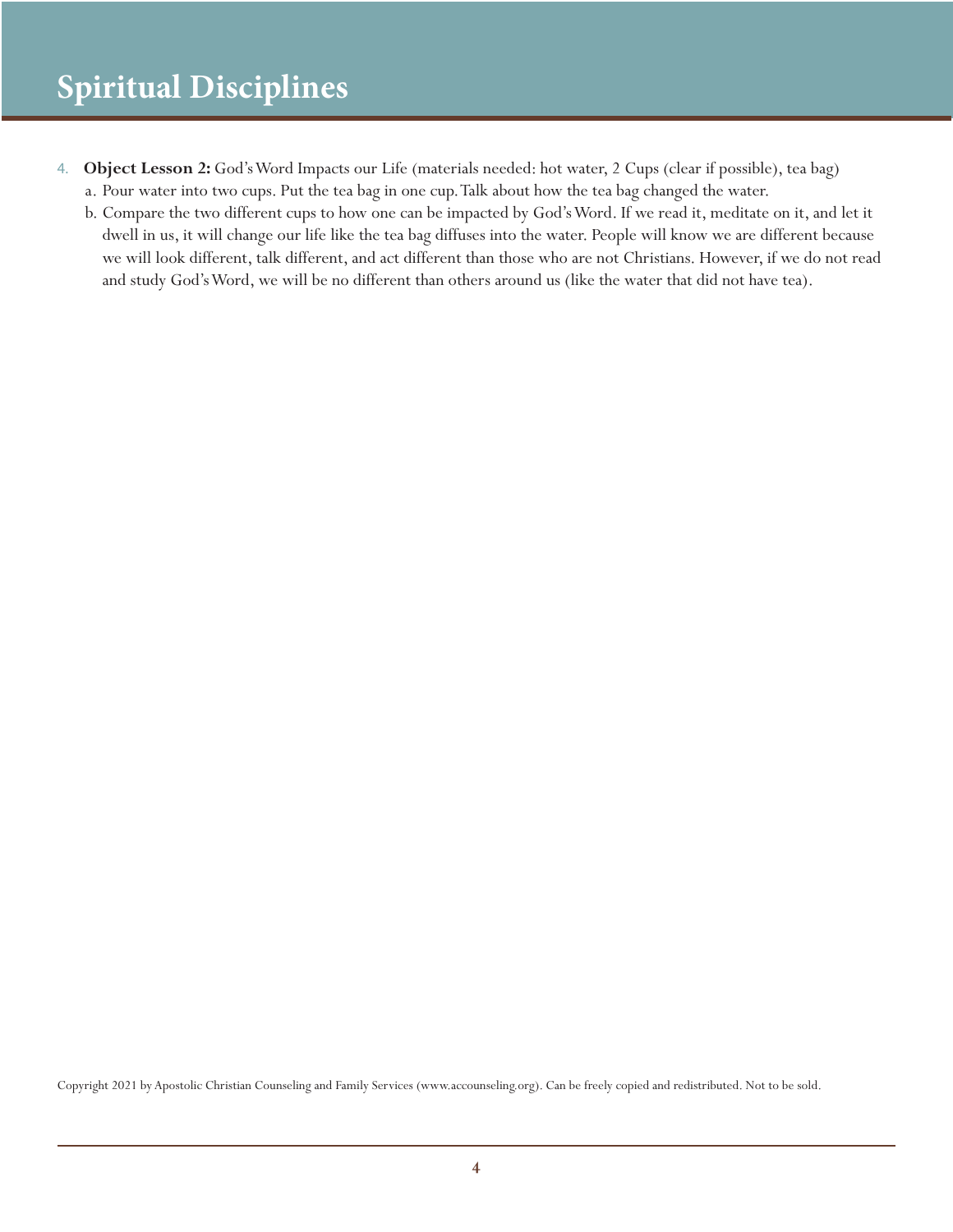#### **Lesson 2: Prayer**

#### Recommended Age/Class: **High School (9th-12th grade)**

#### **Objectives:**

- The student will understand prayer is our means of communication with an almighty God who cares for us.
- The student will understand that prayer is an intentional expression directed to God that is affected by our spiritual condition.
- The student will understand the purpose of prayer is to reorient our hearts toward God, build connection with God, and to change life circumstances.
- The student will understand the Lord's Prayer provides a model for our prayers.
- The student will understand how to apply practical strategies to develop a more effective prayer life.

#### **Scripture:**

*Hebrews 4:16, "Let us therefore come boldly unto the throne of grace, that we may obtain mercy, and find grace to help in time of need."*

*Romans 8:26, "For we know not what we should pray for as we ought: but the Spirit itself maketh intercession for us with groanings which cannot be uttered."*

*1 John 3:22, "And whatsoever we ask, we receive of him, because we keep his commandments, and do those things that are pleasing in his sight."*

*Psalm 145:18, "The Lord is nigh unto all them that call upon him, to all that call upon him in truth."*

*James 5:16, "Confess your faults one to another, and pray one for another, that ye may be healed. The effectual fervent prayer of a righteous man availeth much."*

*Matthew 26:41, "Watch and pray, that ye enter not into temptation: the spirit indeed is willing, but the flesh is weak."*

- Sin has separated us from direct communication with God as occurred in the Garden of Eden. Prayer is our avenue of communication and connection to God.
- Prayer is an intentional expression that can come in audible words, internal thoughts, or groanings that arise from deep emotion.
- Prayer can be in different forms such as questions, statements, personal requests, or praise.
- Prayer can be focused on personal desires or frustrations, as well as focused solely on God.
- The God who is the Creator of the universe and holds all power cares for us and wants to listen to our prayers.
- Our relationship with God will impact how we approach God in prayer and how He hears our prayers.
- Direct disobedience of God's Word will hinder our prayers, but God wants us to cry out in repentance.
- Those who are redeemed can come boldly before the throne of grace because of what Christ has done for us, but should still be humble and thankful.
- Prayer reorients our hearts to the wonder, mercy, and awesomeness of our God.
- Prayer reorients our hearts to God's character rather than our circumstances.
- Taking time to pray builds our connection to God as we openly express our needs, hopes, questions, and joys while also finding hope and comfort in Him.
- Prayer changes circumstances, but not always in the way we want or in visible ways.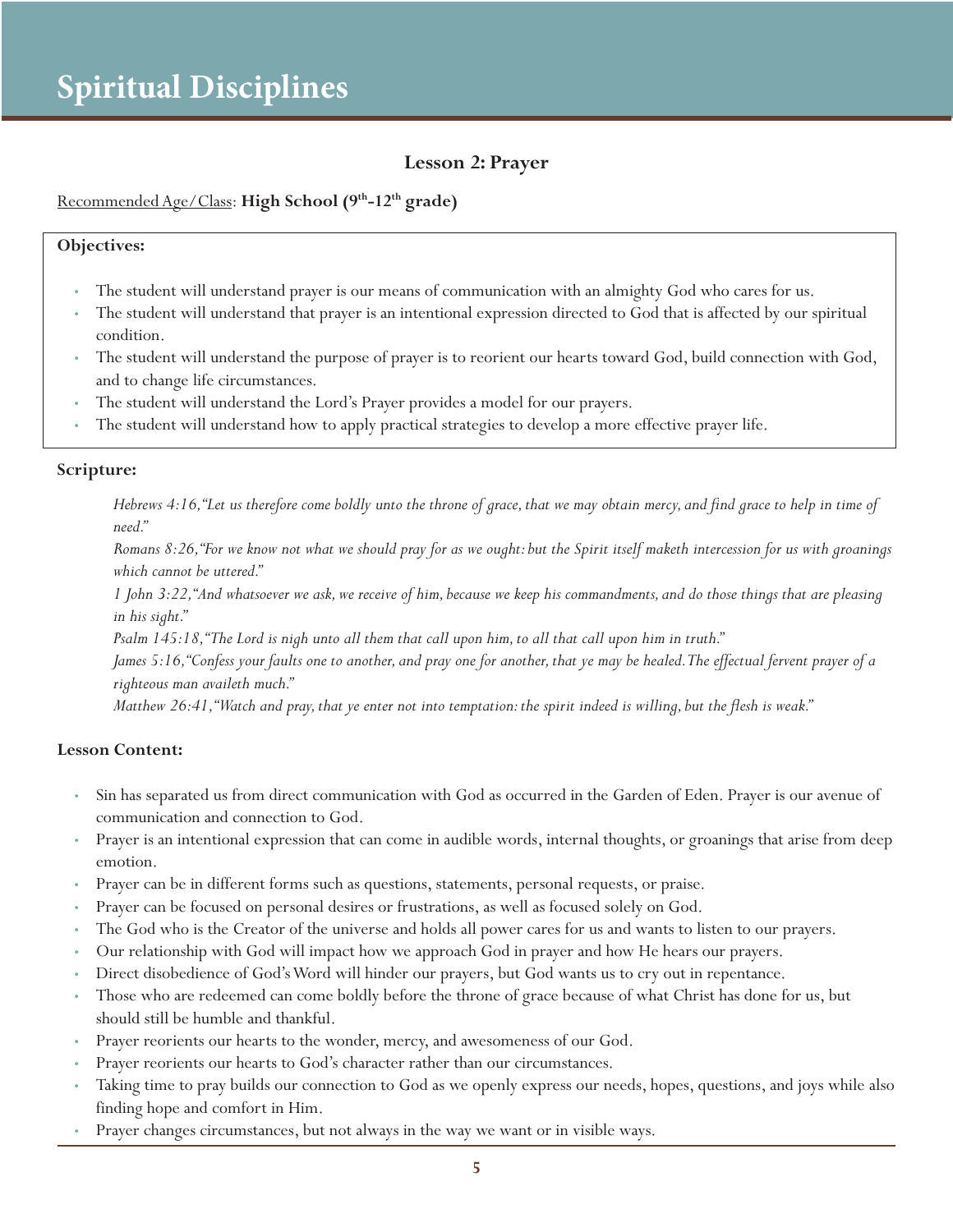- God invites us to pray so we can take part in His work both in our lives and in the lives of others.
- The Lord's Prayer provides a model of how we should pray including honoring God; seeking for God's kingdom to be fulfilled; petitioning for food, forgiveness, and protection; and acknowledging God for who He is.
- A vibrant prayer life involves actively engaging our hearts and minds when praying through strategies such as the following:
	- Pray scripture.
	- Pray for a different group of people each day of the week. (e.g., Monday: family, Tuesday: friends, Wednesday: church leadership, Thursday: missionaries, Friday: teachers).
	- Share specific prayer requests weekly with someone.
	- Write out your prayer.
	- Pray out loud.
	- Find a good time of the day to pray (e.g., Set aside a specific 15 minutes in your daily schedule to pray).

#### **Discussion Questions:**

- 1. How would you describe prayer?
- 2. How is prayer different from thinking?
- 3. How is prayer similar or different from communicating with your friends?
- 4. How is prayer the same and different since the death and resurrection of Jesus?
- 5. What can hinder prayer?
- 6. What does it mean to come both boldly and humbly before God in prayer?
- 7. Why does God want us to pray?
- 8. Why did Jesus pray when He was the Son of God (*Mark 1:35*)?
- 9. What beliefs or questions can hinder us from praying? (e.g., God already knows everything before I pray., God is going to do what He wants to do no matter if I pray or not.)
- 10. How can prayer help us move beyond focusing only on our circumstances?
- 11. Are you able to be open with God in your prayers? Why or why not?
- 12. How should prayer be both open with God and yield to His will?
- 13. What are ways you can use the Lord's Prayer as a model as you pray?
- 14. Why might reciting the Lord's Prayer not be a sufficient for a rich, close prayer life with God?
- 15. What are some topics/groups of people you would like to include in your prayers? (e.g., political leaders, friends, teachers, honoring God)
- 16. Which of the practical ideas for prayer have you tried and how did it help you?
- 17. Which of the practical ideas for active prayer would you like to try this week?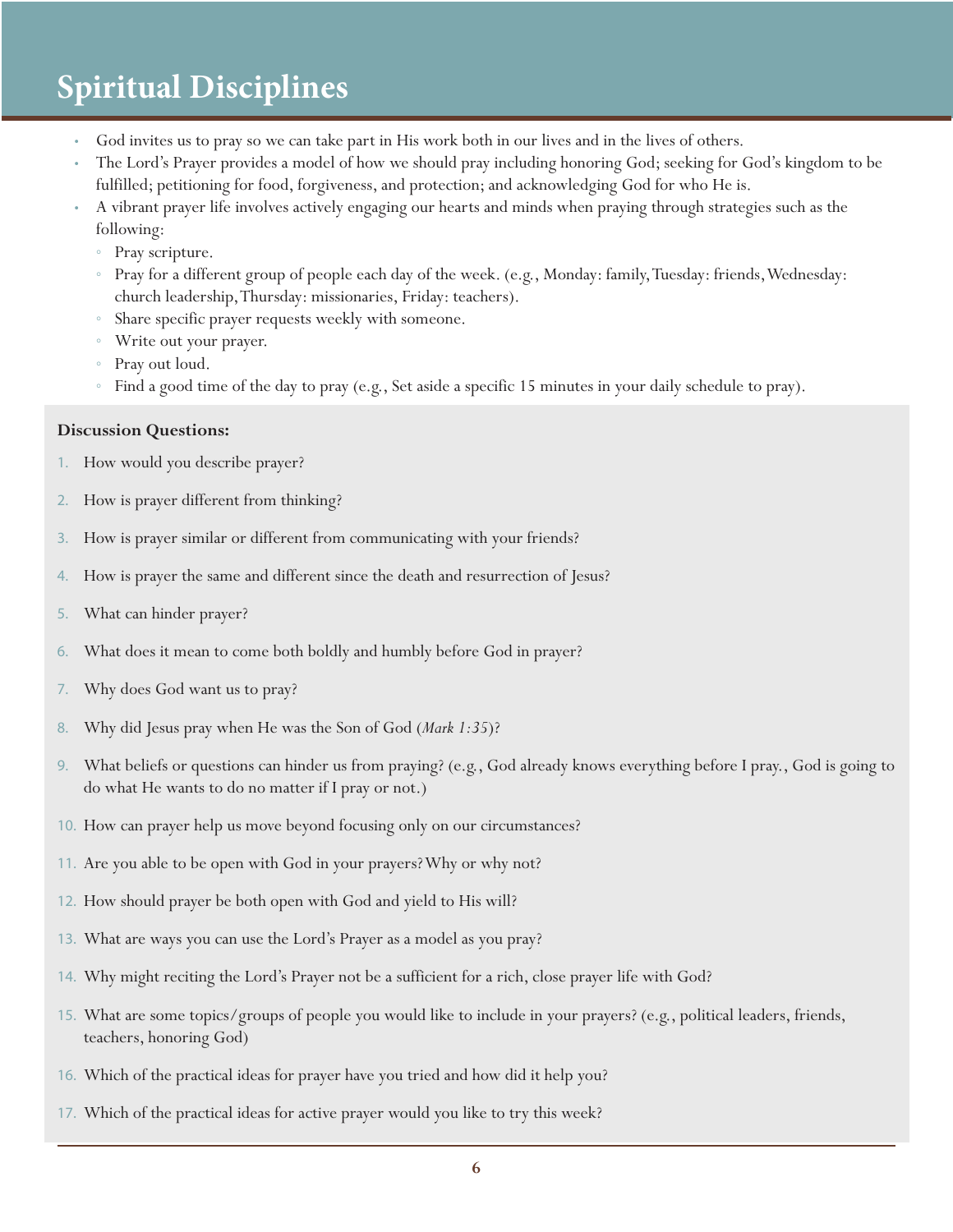#### **Activities:**

- 1. **Activity 1**: A Prayer Model (materials needed: copy for each student of *Matthew 6:5-13* double spaced with room for annotating such as that provided below)
	- a. Read together *Matthew 6:5-13* and ask students to write a list of things they learned about prayer from this selection.
	- b. Have students share what they learned about prayer with a partner and then with the entire class.
	- c. Discuss with students the following points and have them annotate their passage with notes such as those below:
		- i. Attitude in prayer communicating with God, private conversation rather than a public display of piety
		- ii. Genuine communication avoid repeating the same phrases
		- iii. What to include in our prayers praise and honor for God, praying for His will to be done on earth and in heaven, requests for daily provisions and grace to live a holy life
		- iv. Breakdown of each phrase of the Lord's prayer
			- 1. Our Father which art in Heaven who we are speaking to as we pray, God wants us to address Him as our father when we pray.
			- 2. *Hallowed be thy name*  God is holy and He wants us to respect and honor Him.
			- 3. *Thy kingdom come* Praying for the fulfillment of God's kingdom in the hearts of men on earth.
			- 4. *Thy will be done on earth, as it is in heaven* praying for following God's will in our lives each day, for peace and unity of people here on earth like it is in heaven.
			- 5. *Give us this day our daily bread* asking God to provide for our daily needs.
			- 6. *And forgive us our debts, as we forgive our debtors* asking God to forgive us of our wrongs and for help forgiving others who have hurt us, recognizing that forgiveness from God also means we must forgive others.
			- 7. And lead us not into temptation, but deliver us from evil asking for God's guidance for knowing the right thing to do and for His protection to keep us away from evil.
			- 8. *For thine is the kingdom* Recognizing God has all authority over man and that His kingdom will be fulfilled on earth.
			- 9. *And the power*  All power comes from God.
			- 10. *And the glory* All glory goes to God for the good works that are done.
			- 11.*Forever* God is, was, and always will be; His kingdom, power and glory will last forever.
			- 12.*Amen* "so be it," acknowledging acceptance of what was prayed.

#### 2. **Activity 2:** P.R.A.Y.

- a. Discuss the types of prayers or purposes we may include in prayers with the following acronym:
	- i. P=Praise
	- ii. R=Repent
	- iii. A=Ask
	- iv. Y=Yield (wait and listen to God)
- b. Categorize the following prayers in the Bible by the four categories above. Some prayers may be categorized into more than one purpose:
	- i. *Exodus 15:1-18* (justice or righteousness)
	- ii. *2 Samuel 7:18-29* (strength)
	- iii. *1 Kings 3:5-15* (wisdom)
	- iv. *Isaiah 37:14-20* (sovereign)
	- v. *Psalm 28* (strength)
	- vi. *Psalm 51*(restorer, cleanse)
	- vii. *Psalm 62:1* (salvation)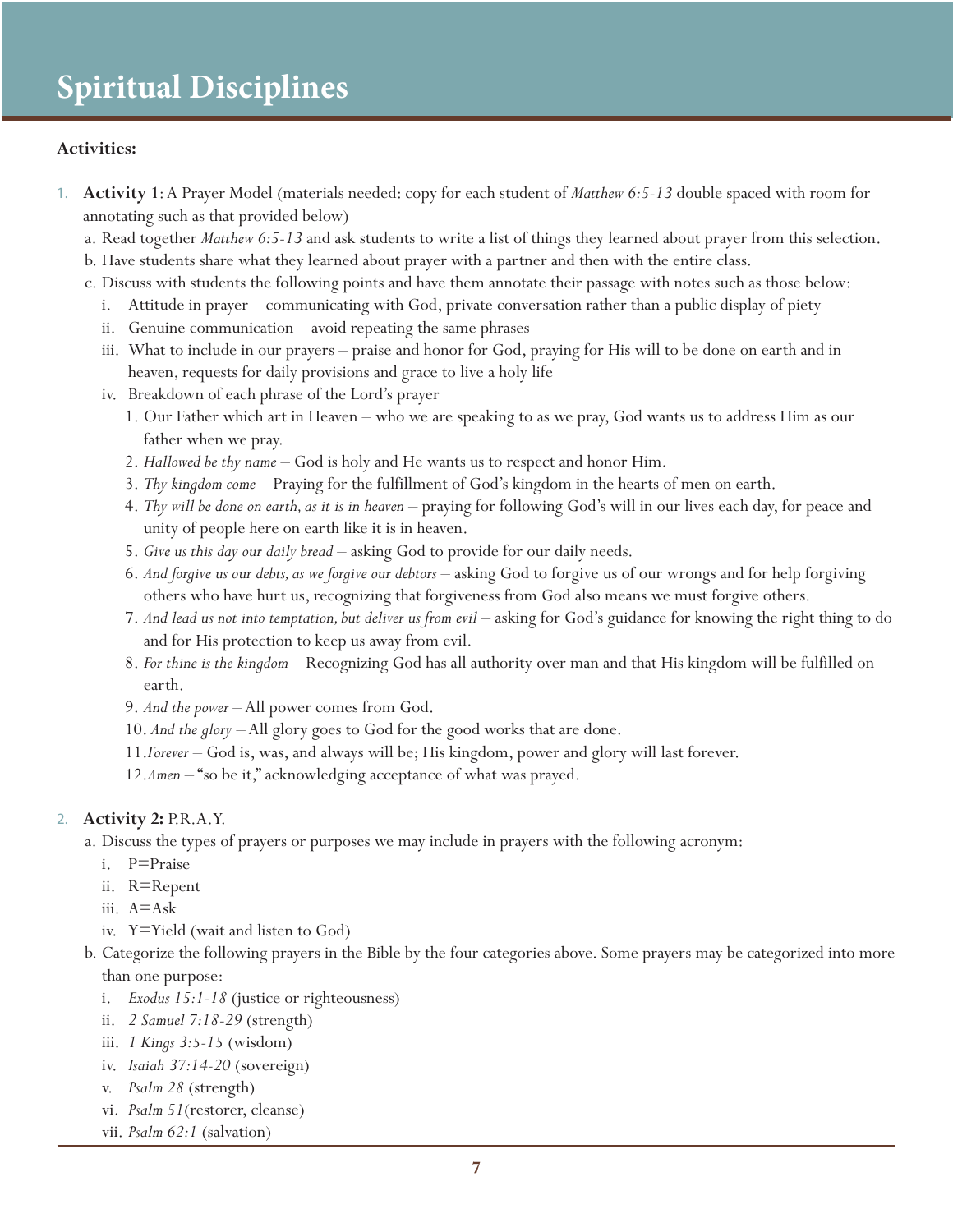- viii.*Psalm 119:78* (mediate on precepts)
- ix. *Psalm 119:164* (judgements)
- x. *Luke 15:21* (forgiving, worthy)
- xi. *Luke 18:1-8* (avenge)
- xii. *Luke 18:13* (mercy)
- xiii.*John 17* (eternal)
- 3. **Activity 3:** Prayer Journal (materials needed: small notebooks or paper; pens, markers, or pencils)
	- a. Give each child a small notebook or paper. Talk about how journaling about our prayers helps us to remember what to pray for and see how God answers our prayers.
	- b. Have students write down several prayer requests. They could also draw visual designs around different categories of prayers (e.g., praises, requests, worries and fears, thanks, etc.).
	- c. Have the students use the prayer journal entry this next week to pray and record how God is answering their prayers.
	- d. Have students bring their prayer journals to next week's lesson and share how God is answering their prayers and how the prayer journal helped them to be more consistent in prayer.
- 4. **Activity 4:** Pray Scripture (materials needed: set for each student of small cards with Bible verses that can be used for prayer such as those provided below)
	- a. Talk about how sometimes it might be hard to think of what we should pray, but we can pray words that God has given us in the Bible. Praying the scriptures helps us know we are praying for God's will and helps us to live what God lays out in His Word.
	- b. To pray scripture, we need to first seek to understand the verse and its context. For example, *Philippians 4:6-7* was written by Paul when he was in jail and he was teaching the Philippians that our circumstances in life do not need to dictate our outlook or the joy we have.
	- c. Secondly, to pray scripture we need to reflect on the verse in our own life and what it could mean for us if we applied it more fully. Personalize the verse to match our needs. For example, have students personalize *Philippians 4:6-7* by writing in as a prayer something like the following: *Lord, I am thankful that I do not need to worry about anything but I can bring all my problems to you. Thank you for the peace you give me even when things don't seem to be going right. Lord, help me to bring my worries to you when I want to try to fix my problems on my own. Help me to trust you to work in my life in your time and way. In Jesus's name I pray, Amen.*
	- d. Encourage students to use the additional scripture cards in their prayer time at home to pray for themselves and for others in their lives.
- 5. **Object Lesson 1:** Calling God (materials needed: cell phone)
	- a. Hold up a cell phone and ask students to think about how a cell phone is an example or comparison of prayer.
	- b. Discuss the following connections:
		- i. We can use a cell phone anywhere, just like we can pray anywhere.
		- ii. We use a cell phone to talk to others, just like we talk to God.
		- iii. We use a cell phone to get directions or information, just like we can ask God for guidance and to show us His will for our lives.
		- iv. We call a specific number to talk to someone specific, just like we need to pray in Christ's name to reach God. (*John 14:13*)
		- v. We call people to ask for specific requests, just like we should pray specifically to get an answer.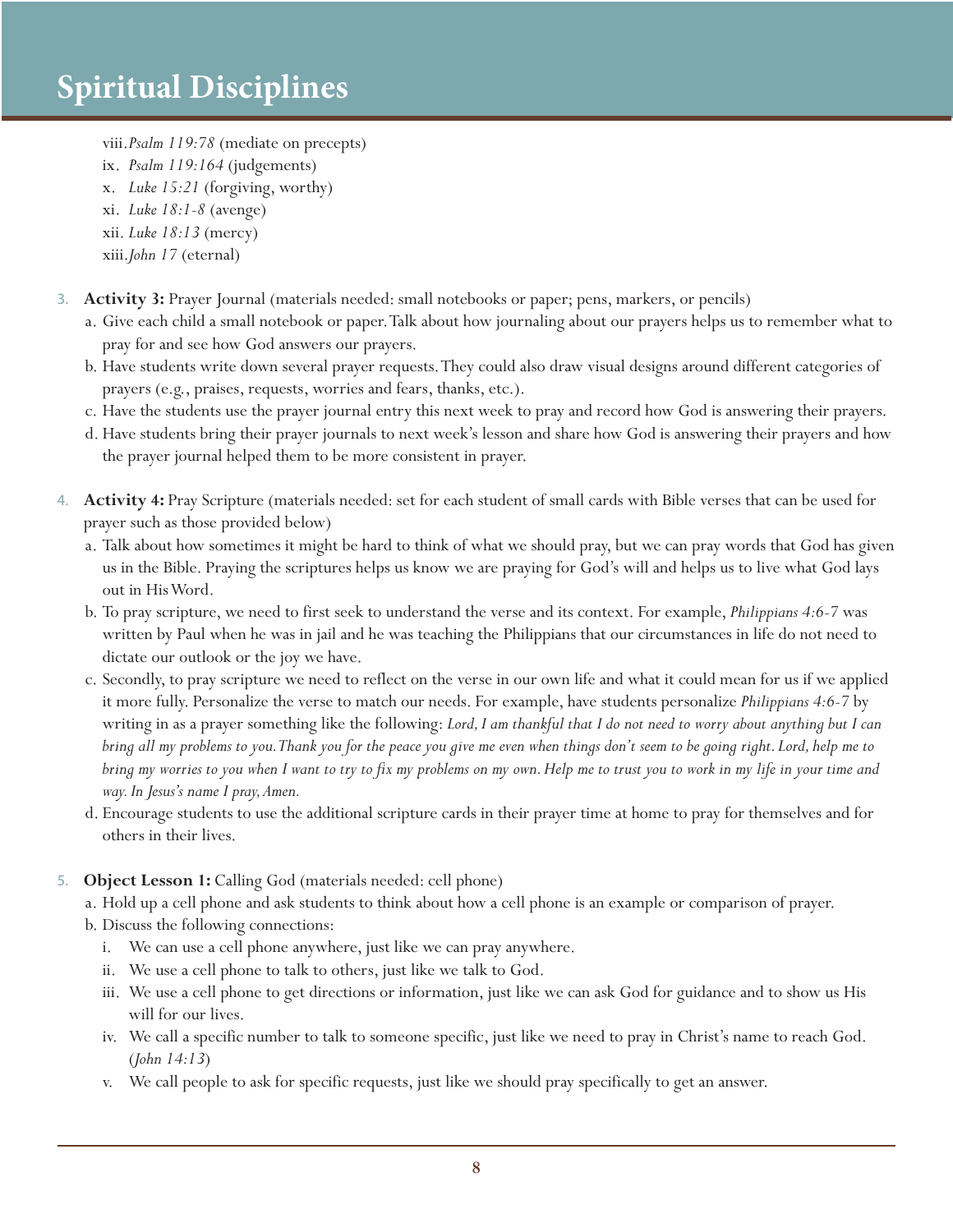- 6. **Object Lesson 2:** Turning to the Right Source for Help (materials needed: ½ sheets of 8.5x11 paper, scissors)
	- a. Before the lesson watch this video for an example of how to do this lesson.
	- b. Prepare the example paper with the cutting and folding as demonstrated in the video.
	- c. Show students the example paper and give them each a paper and scissors to make it look like the example. Give the students time to try and mimic how it looks, but do not tell them how to do it or give them hints.
	- d. Next tell students they can ask anyone in the class for help. Give students another minute or two to work on figuring it out.
	- e. Remind students they could have asked anyone in the class for help and ask who they should have asked (you who knows how to do it). Ask students to set their attempts aside while you show them how to do it. If there is enough time, give students a new half sheet of paper to make one.
	- f. Compare this experience to prayer and turning to the right source for help praying to our heavenly Father to find the answers we need. We can find lots of answers from our peers and the internet, but God is the one who is the true source of wisdom and revelation.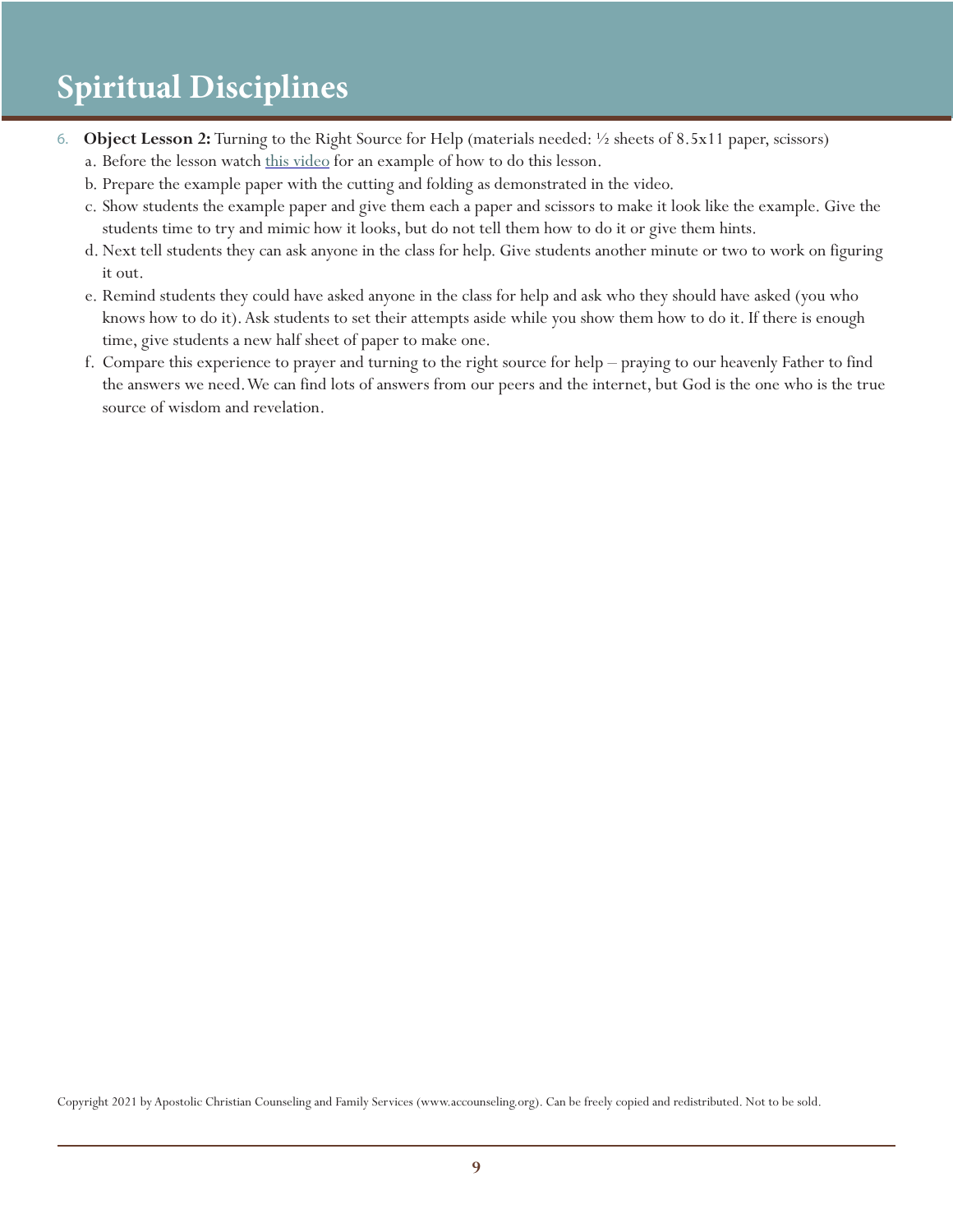## **Lesson 3: Fasting**

#### Recommended Age/Class: **High School (9th-12th grade)**

#### **Objectives:**

- The student will understand fasting is denying our bodies of physical nourishment as a response to life situations that troubles us.
- The student will understand reasons to fast include grief, personal brokenness, oppression, and indecision.
- The student will understand the goal of fasting is to "afflict our souls."
- The student will understand fasting often occurs alongside of prayer for God to mend the troubling situations in life.
- The student will understand fasting is not primarily done to achieve an effect, but to put ourselves at God's mercy.

#### **Scripture:**

*Ezra 8:21, "Then I proclaimed a fast there, at the river of Ahava, that we might afflict ourselves before our God, to seek of him a right way for us."*

*Matthew 6:16-18, "Moreover when ye fast, be not, as the hypocrites, of a sad countenance: for they disfigure their faces, that they may appear unto men to fast. Verily I say unto you, They have their reward. But thou, when thou fastest, anoint thine head, and wash thy face; That thou appear not unto men to fast, but unto thy Father which is in secret: and thy Father, which seeth in secret, shall reward thee openly."*

*Mark 9:29, "And he said unto them, This kind can come forth by nothing, but by prayer and fasting."*

- Numerous examples are present throughout the Bible of people who fasted including Moses, Esther, Nehemiah, Daniel, and Jesus.
- Fasting is denying our bodies of physical nourishment as a reaction to life circumstances that trouble us.
- We may fast because we are overcome with grief and our body aches along with our hearts.
- Some people fast as a lifestyle choice in their devotion to God.
- Fasting may come from a response to fight against evil and sin present in the world.
- Fasting may also be used to more fully seek God's direction.
- Fasting may include depriving oneself of all food, part of one's diet, or other things besides food for various lengths of time (e.g., day, several days, week/s).
- The goal of fasting is to afflict our souls as we put ourselves at God's mercy.
- Fasting is often done alongside of prayer to God for mercy, forgiveness, or direction.
- Fasting as a response is more focused on the cause, rather than an expectation of a result.
- We fast to put ourselves at God's mercy, rather than expect Him to be at our mercy to fulfill a desire or petition.
- During fasting, we want to focus beyond ourselves to also notice the needs of others.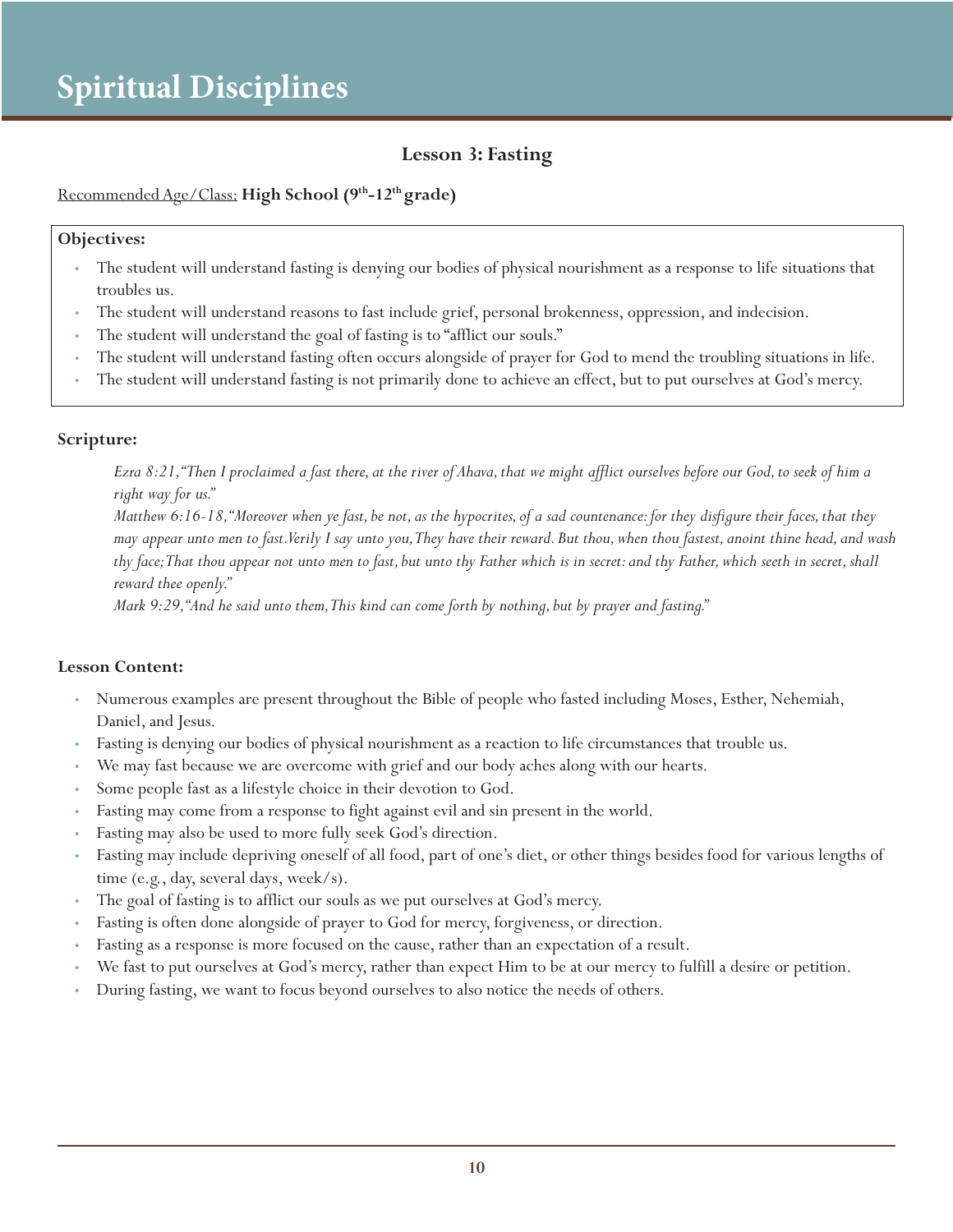#### **Discussion Questions:**

- 1. What are things that grieve you?
- 2. What are broken things in this world that grieve God?
- 3. How can fasting help us align our hearts to God's?
- 4. What is the difference between fasting as a response to brokenness versus as a manipulative tool to gain an effect?
- 5. How can fasting "afflict our souls?"
- 6. What might be things besides food that you could give up as a fast?
- 7. Why would fasting without expecting a result free us to fast?
- 8. Would you feel comfortable enough to ask someone to fast with you? If not, what might help you to be able to do that?
- 9. Even though fasting is not done to achieve an effect, why might an effect result from fasting?

#### **Activities:**

- 1. **Activity 1:** Fasting Examples in the Bible
	- a. Read the following passages and discuss the purposes of fasting in each verse:
		- i. *Mark 9:28-29*  to cast out evil or defeat the devil.
		- ii. *Luke 2:37*  to serve God with devotion.
		- iii. *Isaiah 58:6-7* to help the poor.
		- iv. *Joel 2:12*  to draw closer to God.
		- v. *Matthew 4:1-11* to prepare for serving God.
		- vi. *Jonah 3:3-10* to repent for sin and seek God's forgiveness.
		- vii. *Esther 4*  for deliverance from evil.
- 2. **Activity 2:** Give Up, Fill Up (materials needed: two envelopes for each student, small slips of paper, markers or pens) a. Give each student 2 envelopes and several small slips of paper.
	- b. Discuss things we might "give up" to fast (e.g., food, drink, digital time, sweets, etc). Have students choose several things to give up that would be a sacrifice for them personally. Write a different item on each slip of paper. Put these slips of paper in an envelope and mark it as "give up."
	- c. Discuss things we might "fill up" with to replace what we give up to draw us closer to God during fasting (e.g., reading the Bible, listening to hymns or Christian music, praying, memorizing scripture, etc.). Give students more slips of paper if needed. Have students write each item on a separate piece of paper. Put them in the second envelop and mark it with "fill up."
	- d. Have students take the envelopes home and encourage them when they fast to take one item out of the "give up" envelope and one item out of the "fill up" envelope. Talk about how if we take something out of our life, we need to put in something that will help us draw closer to God.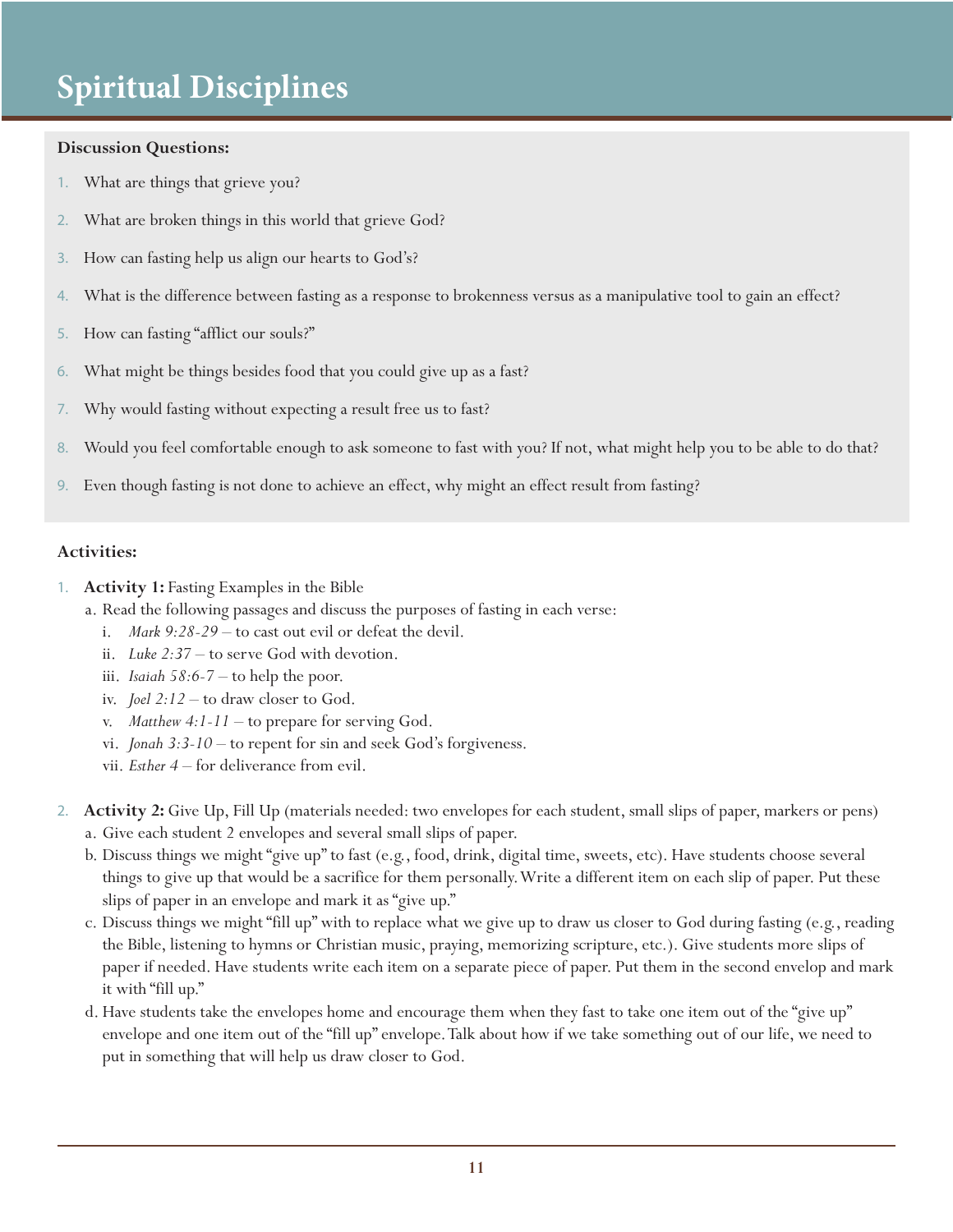- 3. **Object Lesson:** The Empty Cup (materials needed: an empty cup, bowl, sand, pitcher of water)
	- a. Tell students the cup represents us. Start saying things we can fill our lives with as you put sand into the cup (e.g., sports, hobbies, friends, digital time, music). Have students also share things they might fill their lives with that make them busy. Keep adding sand until it is almost full and talk about how this represents our lives being full of things that consume us.
	- b. Tell them the water represents God. Place the cup with sand over or inside the bowl and start to pour water in the cup. As the water pours out of the cup into the bowl, talk about how this is what happens when we fill our lives with things that may even seem good but leave us no room for God.
	- c. Empty the cup of sand and compare this to fasting in which we remove distractions we have of our time with God and focus on spending time with Him. Pour water into the cup and talk about how the cup is now full of God, just like we can be if we choose to remove distractions and fill our lives with what God wants during fasting. In doing so, God will fill us with His love, wisdom, and strength.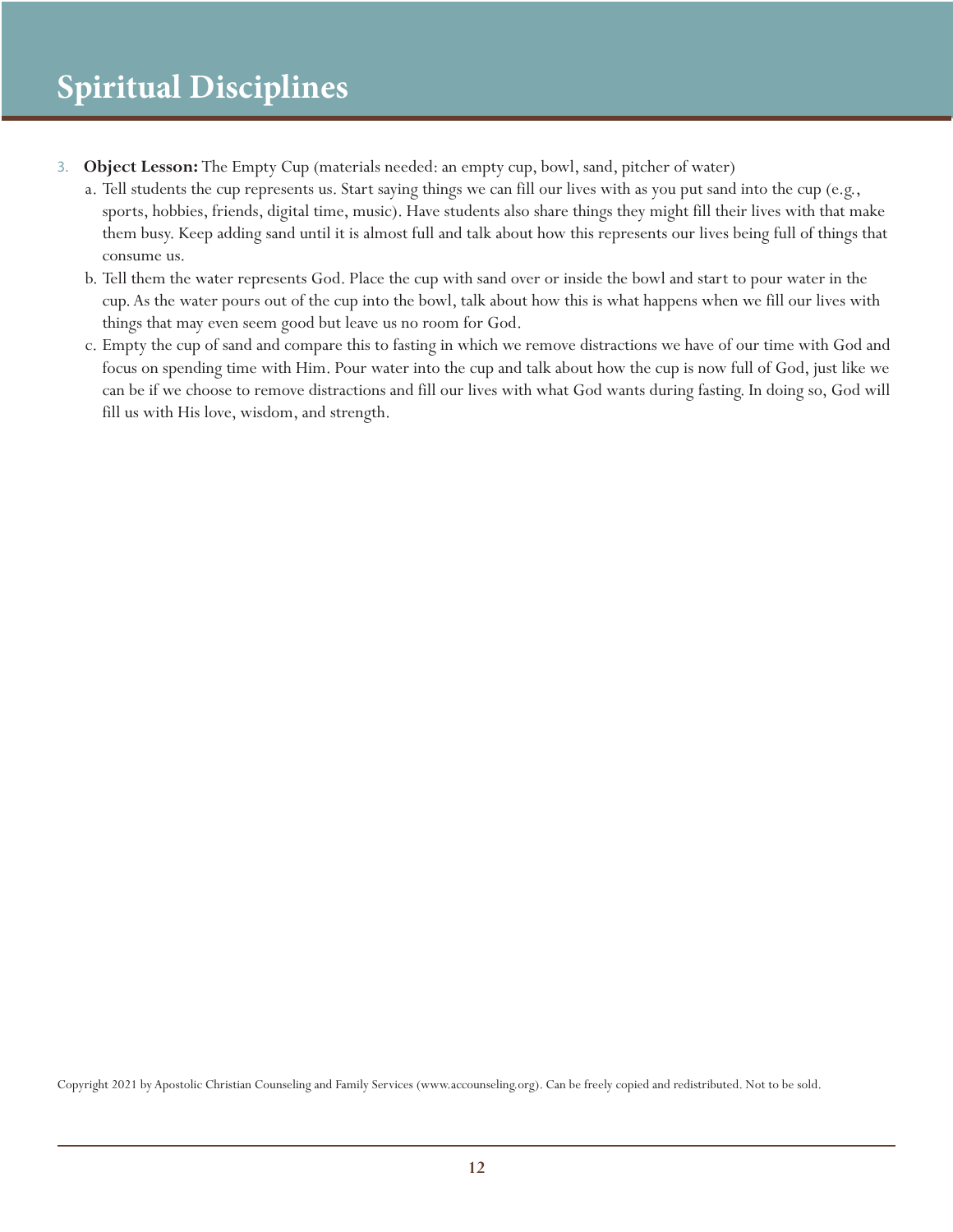### **Lesson 4: Meditation**

#### Recommended Age/Class: **High School (9th-12th grade)**

#### **Objectives:**

- The student will understand meditation means to ponder or carefully think.
- The student will understand biblical meditation means to focus on filling the mind with truth found in the scriptures.
- The student will understand meditation on the scripture can lead to conviction, direction, transformation, and magnifying God's greatness.
- The student will understand that meditation requires slowing down to ponder what we are reading and exploring questions that engage our minds in better understanding the scriptures.

#### **Scripture:**

*Psalm 1:1-2, "Blessed is the man that walketh not in the counsel of the ungodly, nor standeth in the way of sinners, nor sitteth in the seat of the scornful. But his delight is in the law of the LORD; and in his law doth he meditate day and night." Psalm 104:33-34, "I will sing unto the LORD as long as I live: I will sing praise to my God while I have my being. My meditation of him shall be sweet: I will be glad in the LORD."*

*Psalm 143:5, "I remember the days of old; I meditate on all thy works; I muse on the work of thy hands."*

*Proverbs 3:1-4, "My son, forget not my law; but let thine heart keep my commandments: For length of days, and long life, and peace, shall they add to thee. Let not mercy and truth forsake thee: bind them about they neck; write them upon the table of thine heart: So shalt thou find favour and good understanding in the sight of God and man."*

*Psalm 119:11, "Thy word have I hid in mine heart, that I might not sin against thee."*

- Meditation means to ponder or carefully think, which are not skills valued in our efficient and task-focused culture.
- Meditation involves slowing down while we read the scriptures so it can impact our heart, mind, and life.
- Instead of emptying the mind like in Eastern meditation, biblical meditation means to fill one's mind with truth that is found outside of us in the scriptures.
- We are encouraged to meditate on the scriptures and what they say about God, who He is, His characteristics, and what He has done.
- Meditating on the scriptures leads to conviction of what is right and wrong, direction for how to live our lives, transformation of our heart and mind, and a desire to magnify God's greatness.
- Meditating on the scriptures allows us to store truth in our hearts and minds for that allows us to resist temptations both in difficult and prosperous times.
- What we choose to meditation on will affect how we view and engage in everything in life, including decisions we make and how we relate to others.
- Meditation involves slowing down to ponder what the scriptures are saying so we can ask ourselves questions that engage our minds in the text.
- Meditation can be accomplished through four steps:
	- 1. Notice: slow down to notice things you may not have thought of before.
	- 2. Have curiosity: Explore what you are reading by asking yourself questions.
	- 3. Be repetitive: Reread often.
	- 4. Seek understanding: explore questions to achieve a greater understanding and appreciation for the Lord.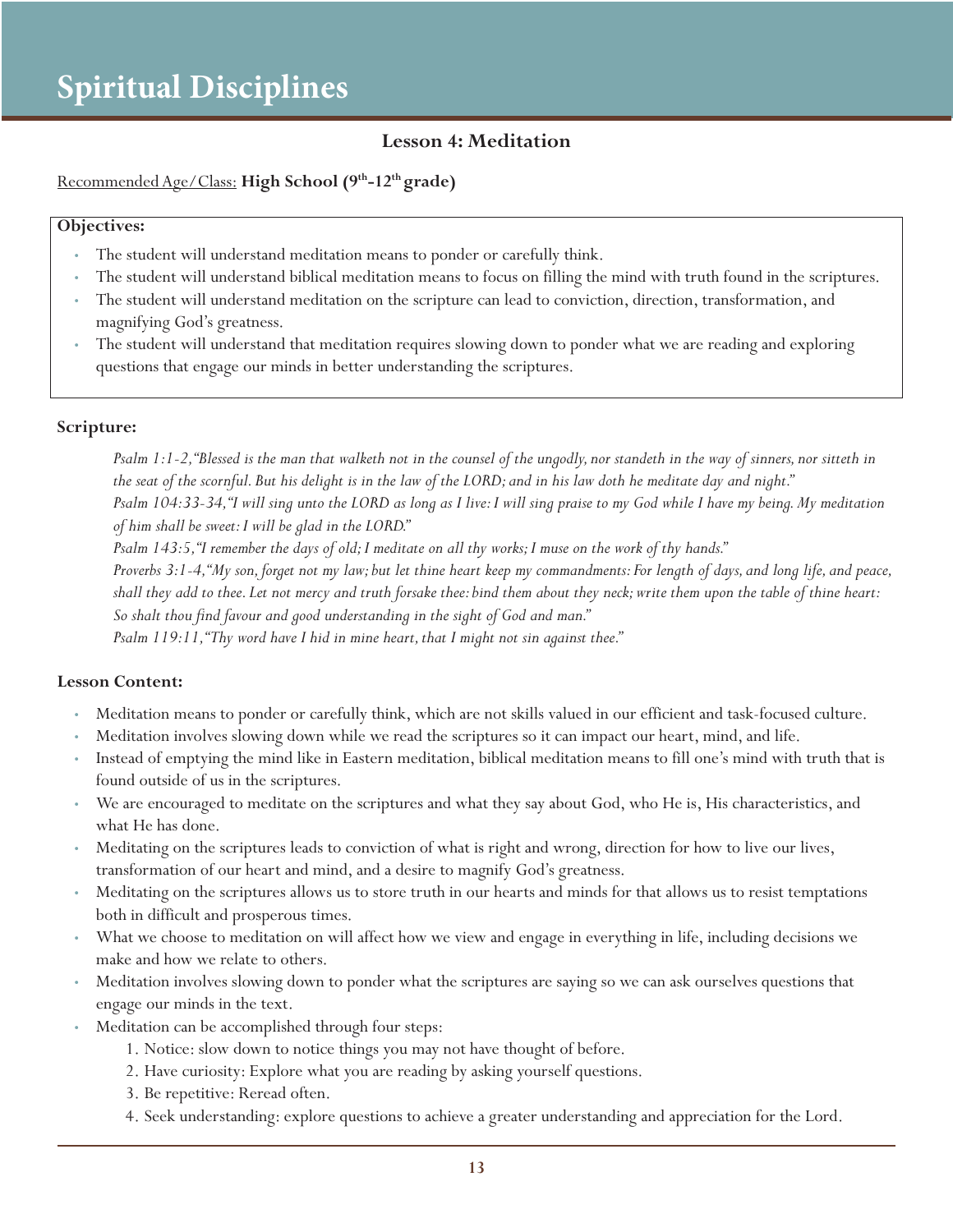#### **Discussion Questions:**

- 1. How would you define biblical meditation?
- 2. How is emptying your mind different from filling your mind with truth from outside of you?
- 3. What are good things for us to meditate on?
- 4. What are reasons for meditating on the scriptures and on who God is?
- 5. What are areas of your thoughts, emotions, or actions that need transforming to better align with the scriptures?
- 6. What would help motivate you to spend more time in meditation?
- 7. What are some ways you can work on focusing and slowing down while you are reading the Bible?
- 8. How will you practice or improve in the skills of meditation (slowing down, having curiosity, and seeking understanding)?
- 9. Are there additional skills or strategies you have used or seen others use to meditate on the scriptures?
- 10. What truths or biblical passages would you like to spend more time meditating on?

#### **Activities:**

- 1. **Activity 1:** Meditating Brainstorming
	- a. With students create a brainstorming list or web. Title the list or web as Meditating on God. Include columns on the list or circle spokes on the web for God's law, God's attributes, and God's work.
	- b. Give students 1-2 minutes for one category to write down as many things for that category as they can think of that would be good to meditate on.
	- c. Have students share the ideas aloud and compile into the class list or web.
	- d. Repeat steps b and c with the other categories on the list or web.
	- e. Encourage students to write down a few items they want to meditate on this next week and have them make a list of these items on a small card to carry with them in their car, bookbag, purse, etc.
	- f. Talk about how meditating on these items means to frequently think about them throughout the day and evening.
- 2. **Activity 2:** Ponder and Paraphrase
	- a. Select ahead of time a Bible passage to have students use for a practice meditation exercise. Prepare copies of the passage on paper for students to write on. Possible passages include *Proverbs 1; Proverbs 3:1-13; Matthew 5, 6 or 7; Ephesians 4:1-16.*
	- b. During the lesson talk about how to paraphrase rewriting a verse in your own words. Have students read over the selected passage and choose two-three verses to paraphrase in their own words.
	- c. Have them share how they paraphrased it with the class and talk about what was learned by slowing down to ponder what the passage meant.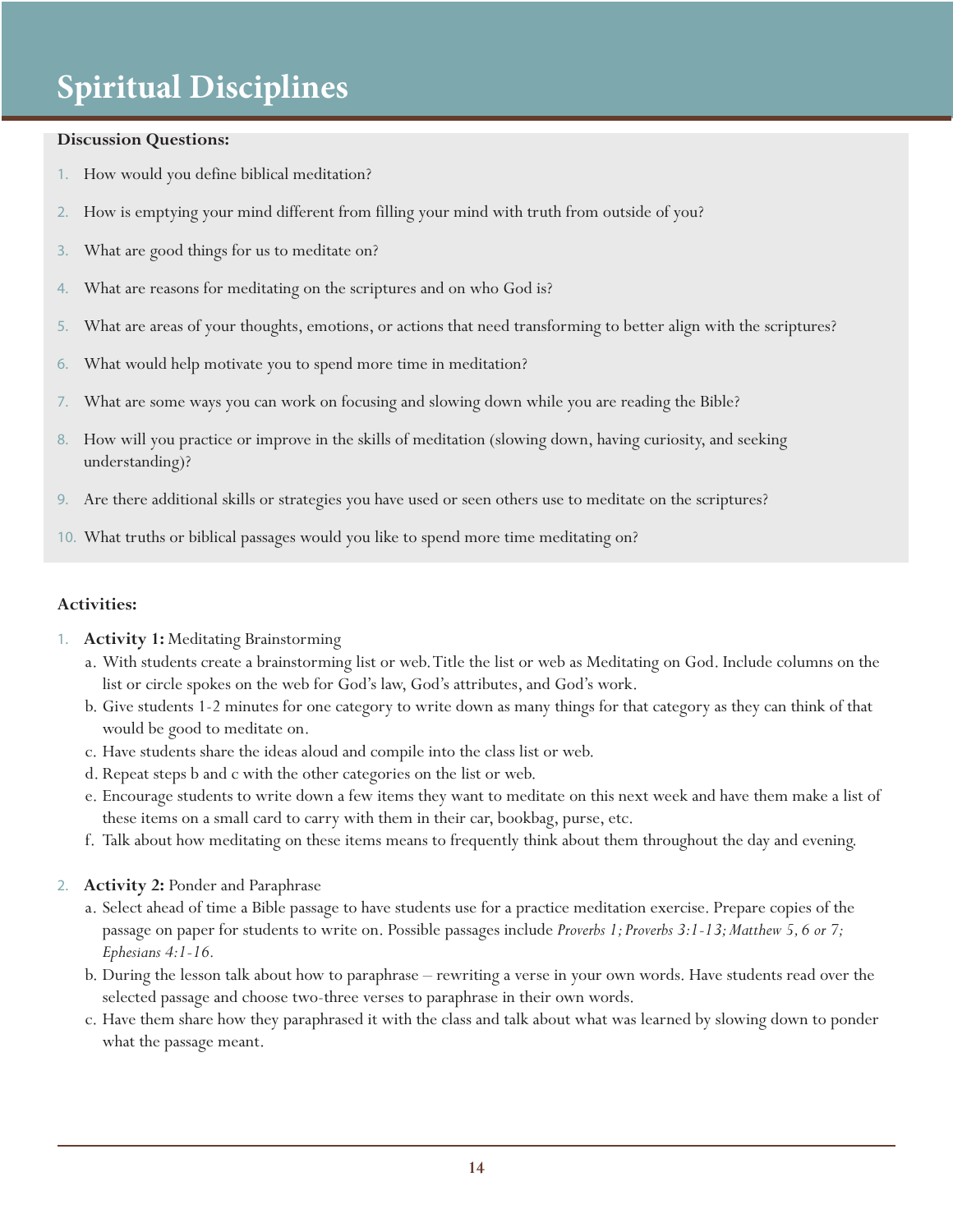- 3. **Object Lesson 1:** Chew on the Word (materials needed: bubble gum)
	- a. Show students the gum and ask them how they would eat/use it.
	- b. Discuss that in chewing gum, you don't just swallow a piece, but you chew it many times to enjoy its texture and taste.
	- c. Compare chewing gum to meditating on the scriptures. We don't just read it over quickly, but rather we spend time slowing down to think on it and read it over many times to understand it better.
- 4. **Object Lesson 2:** Focusing to See (materials needed: optical illusion pictures such as these)
	- a. Show the students one or two pictures and ask them to tell what they see. Talk about the different ways in which they may view the picture/s.
	- b. Compare viewing these pictures to meditating on the scriptures, in which one needs to look closely at the pictures to see what it could be, just as we must ponder on the Bible when we read it to get its true meaning.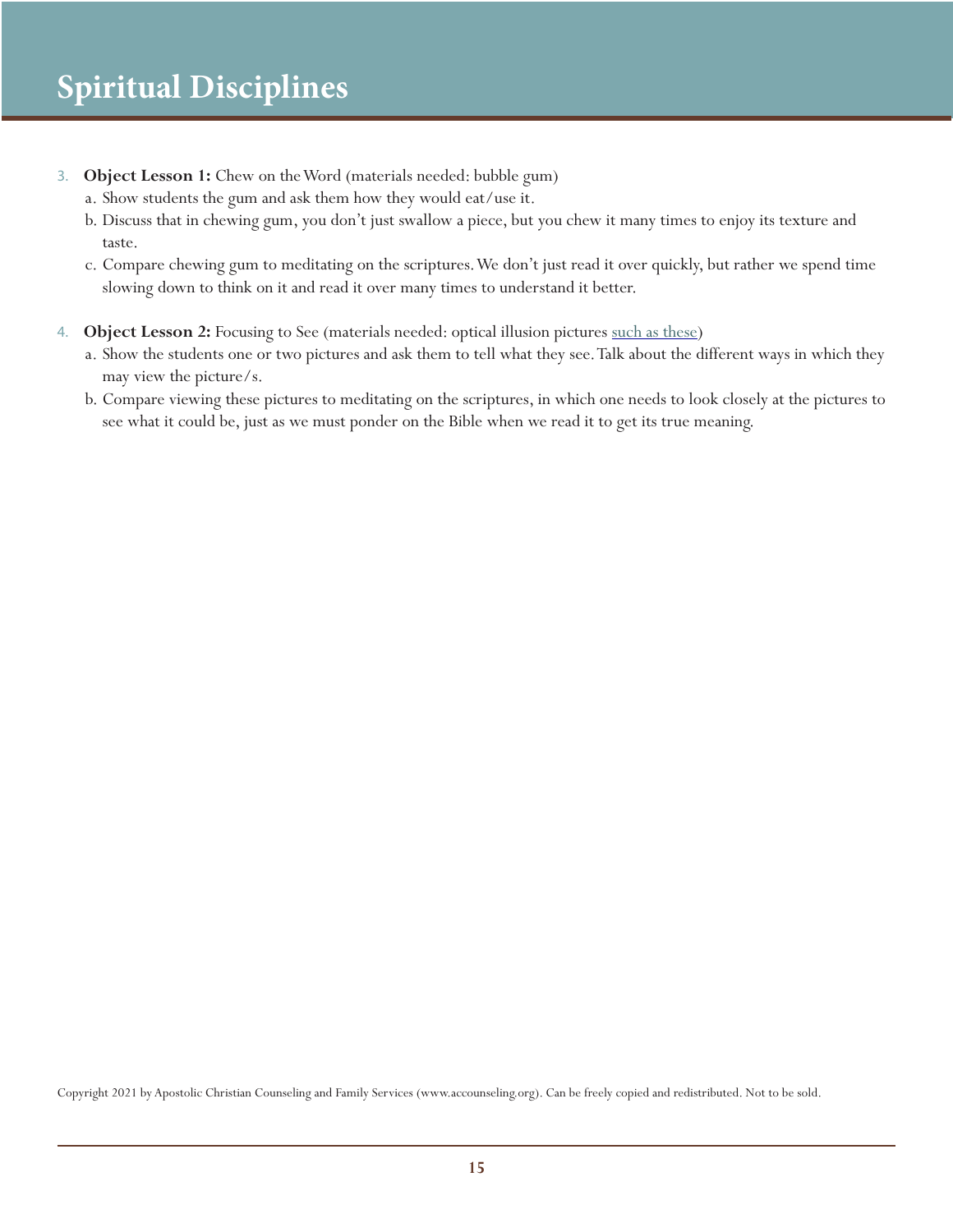## **Lesson 5: Worship**

#### Recommended Age/Class: **High School (9th-12th grade)**

#### **Objectives:**

- The student will understand worship means to put someone or something first in our lives as our ultimate desire.
- The student will understand that what we choose to focus our time and resources on will become what we worship.
- The student will understand we are to consciously put God first and yield ourselves to His authority and power.
- The student will understand that worshipping God transforms us to be more like Him.
- The student will understand that we worship God in sprit and in truth as we honor God and respond to His wonder.
- The student will understand we must purposefully set aside times to worship God individually and with others in a group.

#### **Scripture:**

*Exodus 20:2-6, "I am the Lord thy God, which have brought thee out of the land of Egypt, out of the house of bondage. Thou shalt have no other gods before me. Thou shalt not make unto thee any graven image, or any likeness of any thing that is in heaven above, or that is in the earth beneath, or that is in the water under the earth: Thou shalt not bow down thyself to them, nor serve them: for I the Lord thy God am a jealous God, visiting the iniquity of the fathers upon the children unto the third and fourth generation of them that hate me; And shewing mercy unto thousands of them that love me, and keep my commandments."*

*Revelation 4:11, "Thou art worthy, O Lord, to receive glory and honour and power: for thou hast created all things, and for thy pleasure they are and were created."*

*Deuteronomy 6:4-5, "Hear O Israel: The Lord our God is one Lord: And thou shalt love the Lord thy God with all thine heart, and with all thy soul, and with all thy might."*

*Matthew 6:20-21, "But lay up for yourselves treasures in heaven, where neither moth north rust doth corrupt, and where thieves do not break through nor steal: For where your treasure is, there will your heart be also."*

- When we worship someone or something we put it first in our lives and it becomes our ultimate desire.
- The first commandment (*Exodus 20:3*) teaches us to put God first and acknowledges our tendency to elevate other things over God.
- What we choose to focus our time and resources on will become what we worship as become more emotionally attached to it.
- The only thing we should worship is God by putting ourselves under His power and authority.
- We must consciously choose to worship God or something or someone else will become what or who we worship.
- Only God is worthy of our worship because of who He is. Worshipping anyone else besides God will leave us feeling empty and unfulfilled.
- Worshipping God transforms us to be more like Him as we begin to see the world as He does, care about the things He cares about, and seek to interact with others as He would.
- True worship involves worshipping God in truth by knowing and elevating God in our lives.
- True worship also involves worshipping God in spirit through an inner attitude of submitting to Him.
- We need to purposefully set aside times to worship God internally in our heart and externally in our schedule.
- We should worship God both individually by ourselves and with others.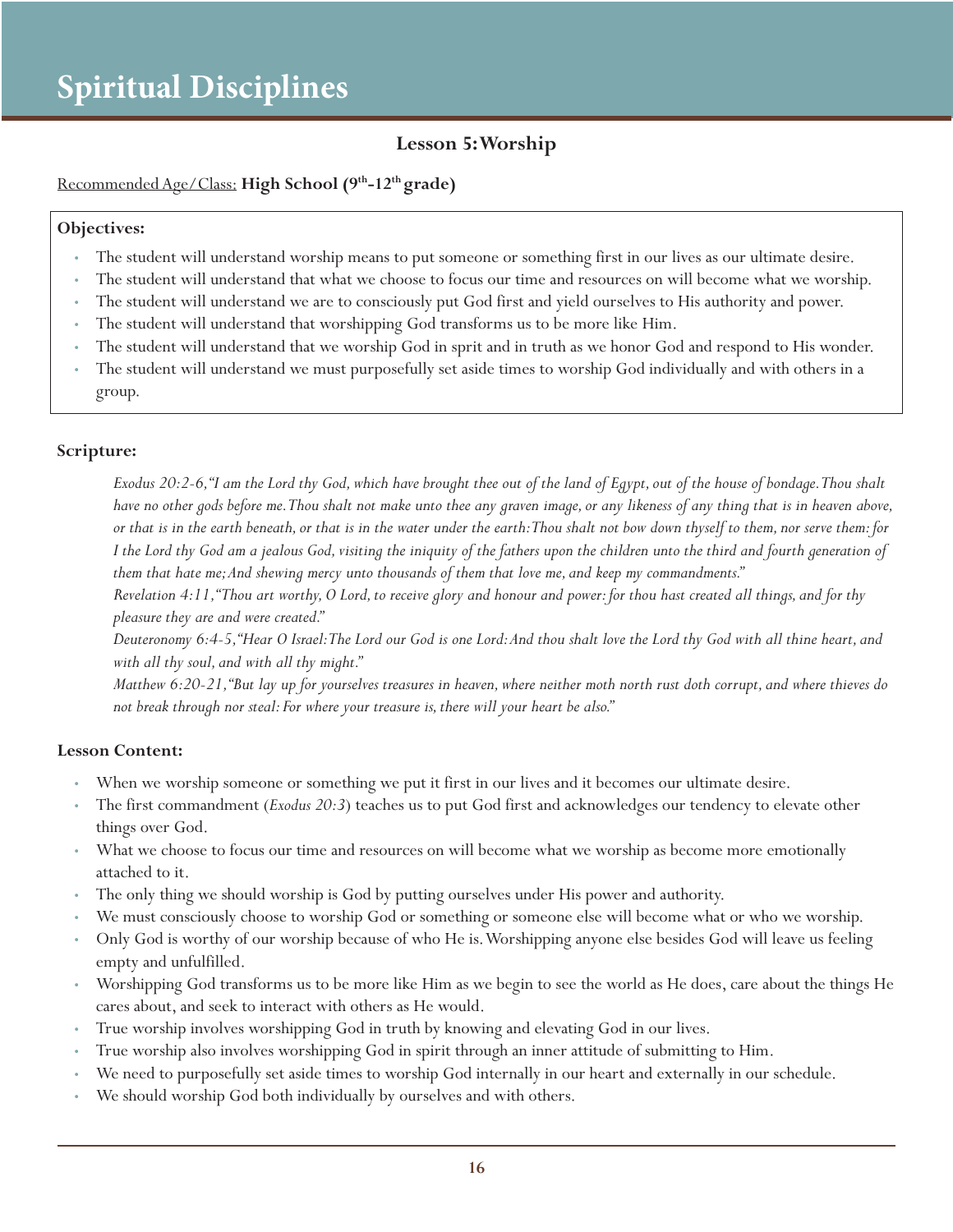- We can worship God personally by studying the Bible, praising Him during prayer, meditating on who He is, and through singing, listening, or playing music.
- We can worship God in a group with others through activities such as church services, singing in a group, group Bible study, praying with others, spiritual conversations, and service projects.
- At different times in our lives, worship may be an act of will and at other times be a natural response to experiencing the wonder of God.

#### **Discussion Questions:**

- 1. How would you define worship?
- 2. How does worship affect our hearts, minds, and body?
- 3. What is the difference between enjoying something and worshipping something?
- 4. What are some people, things, or desires that can become idols in your life?
- 5. How can we know when we are worshipping something other than God?
- 6. What makes God worthy of our worship?
- 7. Why is it wrong to worship anything or anyone other than God?
- 8. Why would it be important to worship God because of who He is rather than what He gives?
- 9. How does worshipping God lead to transforming us to be more like Him?
- 10. What are barriers for you to engage in worship and have an internal attitude of worship?
- 11. How does worshipping individually and also in a group impact each other?
- 12. What do you enjoy and what is difficult for you in personal worship?
- 13. What do you enjoy and what is difficult for you when worshipping in a group?
- 14. What is one way you can purposefully worship God this week?

#### **Activities:**

- 1. **Activity 1:** Who is God?
	- a. Have students brainstorm characteristics of God. Record ideas on a board or piece of paper.
	- b. Together read some, or all, of these passages:
		- i. *1 Chronicles 16:23-31*
		- ii. *Mark 4:36-41*
		- iii. *Psalm 95*
		- iv. *Psalm 100*
	- c. From the passages, have students identify more characteristics of God and add to their brainstormed list.
	- d. Discuss how all the characteristics can only be attributed to God and not to anyone else, making God the only one who is worthy of our worship.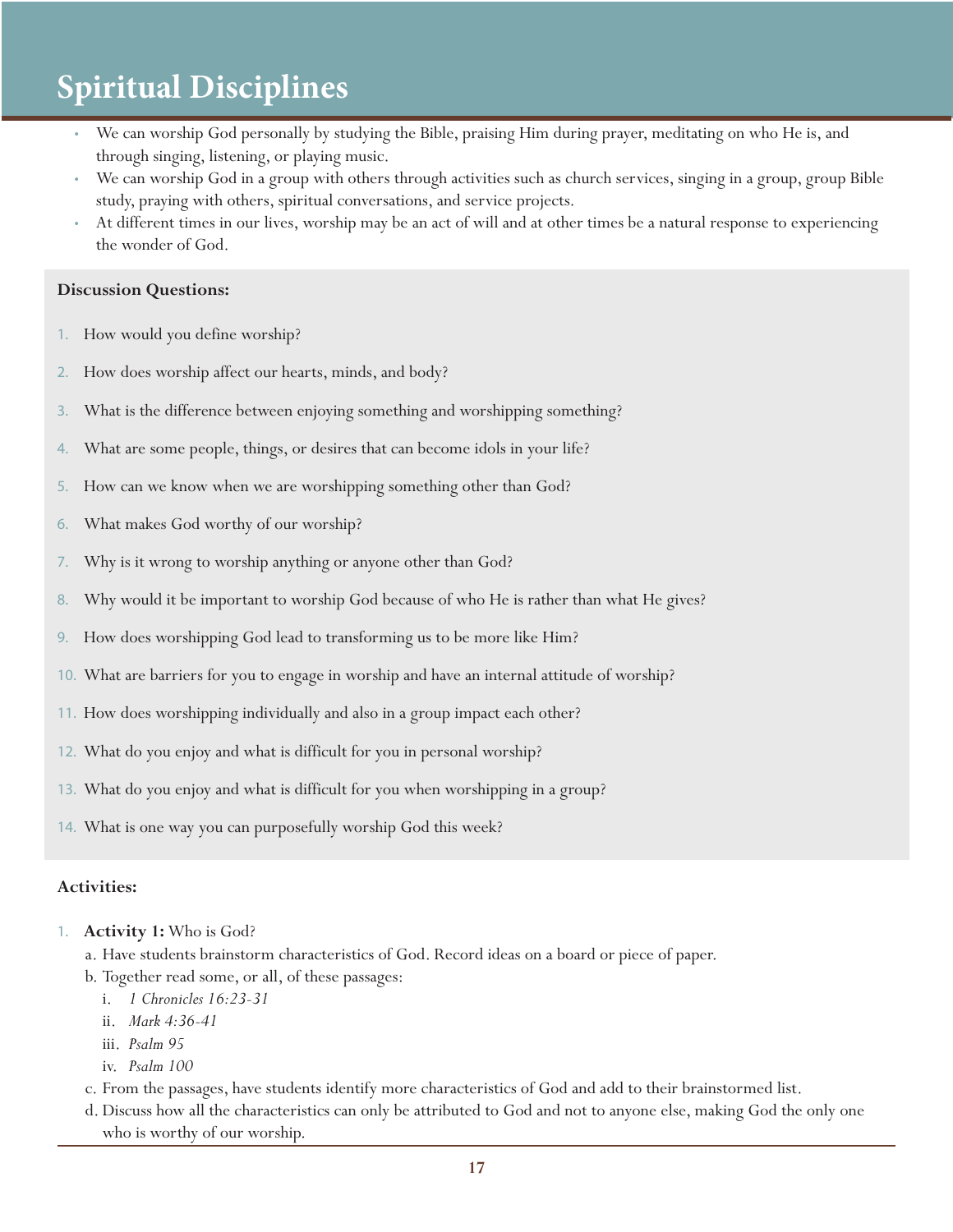- 2. **Activity 2:** Planning to Worship (materials needed: pencils or pens, weekly planner chart like that provided below) a. Discuss the ways in which we can worship God individually and with a group from the lesson above.
	- b. Talk about which ways are easiest and which are more difficult.
	- c. Give students a chart with the days of the week and ask them to pencil in times and methods they will set aside for worshipping God this week.
	- d. Below the chart, also have students write ways in which they can worship God throughout their day (e.g., listening to hymns or spiritual songs in the car or during exercise, doing one's job with integrity to show submission to God).
	- e. Have students return the following week to share how they were able to increase the time of purposeful worship in their week and how it affected their actions and inner attitudes.
- 3. **Object Lesson 1:** Worship God for Who He Is, Not What He Gives (materials needed: dog treats)
	- a. Show students the dog treats. Ask them who would want to eat them and how they are used as a reward for dogs.
	- b. Compare this to how God wants us to worship and praise Him in times where we may not feel rewarded by our worship. Discuss how we worship God for who He is, not for what He does or gives us.
- 4. **Object Lesson 2:** When to Worship (materials needed: large glass jar which is gallon size or bigger, smaller jar of sugar, enough golf balls to fill up the large jar)
	- a. Show students the materials and talk about how we can choose to worship God on Sundays only. Pour all the sugar into the bottom of the jar. Compare the sugar to worship time to go along with *Psalm 34:8, "O taste and see that the Lord is good."*
	- b. Next talk about things you might do throughout the week for the various golf balls (e.g., school, soccer practice, practice piano/other instrument, grocery shopping, birthday party, etc.). As you put the golf balls in talk about how you have run out of room to put in all the golf balls and the worship time is only at the bottom of the jar.
	- c. Remove the golf balls and put the sugar back into the smaller jar.
	- d. This time talk about how we can worship God throughout the week, as we do our other tasks. Put a little sugar in the bottom of the jar for Sunday. Start putting in the golf balls again adding a little sugar as you go along. Finish pouring any remaining sugar on top.
	- e. Ask students to notice where the sugar is positioned this time. Discuss how this represents when we should worship God – all the time throughout our week, rather than only on Sunday. Worshipping God all the time allows us to keep the right perspective and attitude as we do the other things in our life.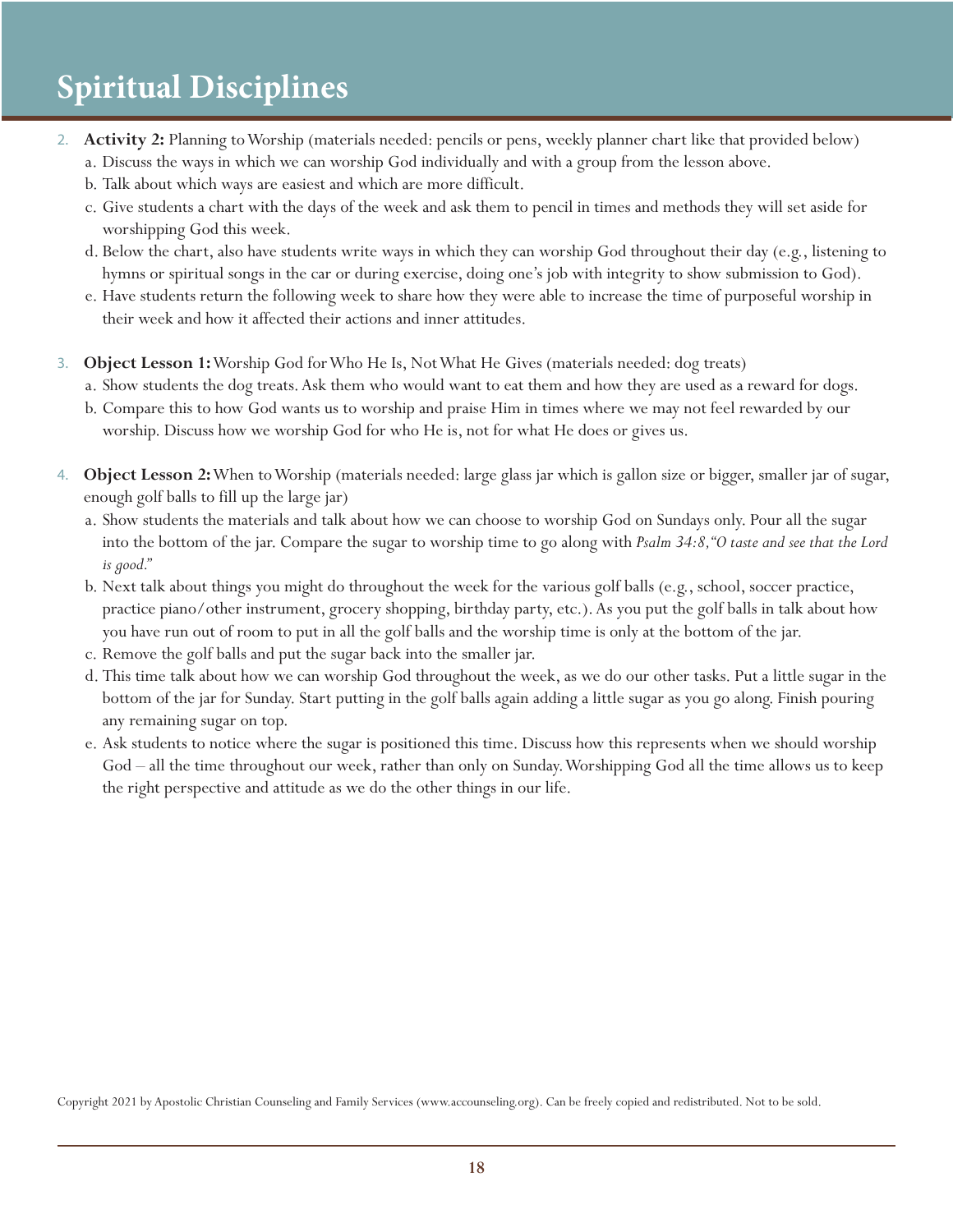## **The Lord's Prayer**

*5 And when thou prayest, thou shalt not be as the hypocrites are: for they love to pray standing in the synagogues and in the corners of the streets, that they may be seen of men. Verily I say unto you, They have their reward.*

*<sup>6</sup>But thou, when thou prayest, enter into thy closet, and when thou hast shut thy door, pray to thy Father which is in secret; and thy Father which seeth in secret shall reward thee openly.*

*7 But when ye pray, use not vain repetitions, as the heathen do: for they think that they shall be heard for their much speaking.*

*8 Be not ye therefore like unto them: for your Father knoweth what things ye have need of, before ye ask him.*

*<sup>9</sup>After this manner therefore pray ye: Our Father which art in heaven, Hallowed be thy name.*

*10 Thy kingdom come. Thy will be done in earth, as it is in heaven.*

*11 Give us this day our daily bread.*

*12 And forgive us our debts, as we forgive our debtors.*

*<sup>13</sup> And lead us not into temptation, but deliver us from evil: For thine is the kingdom, and the power, and the glory, for ever. Amen.*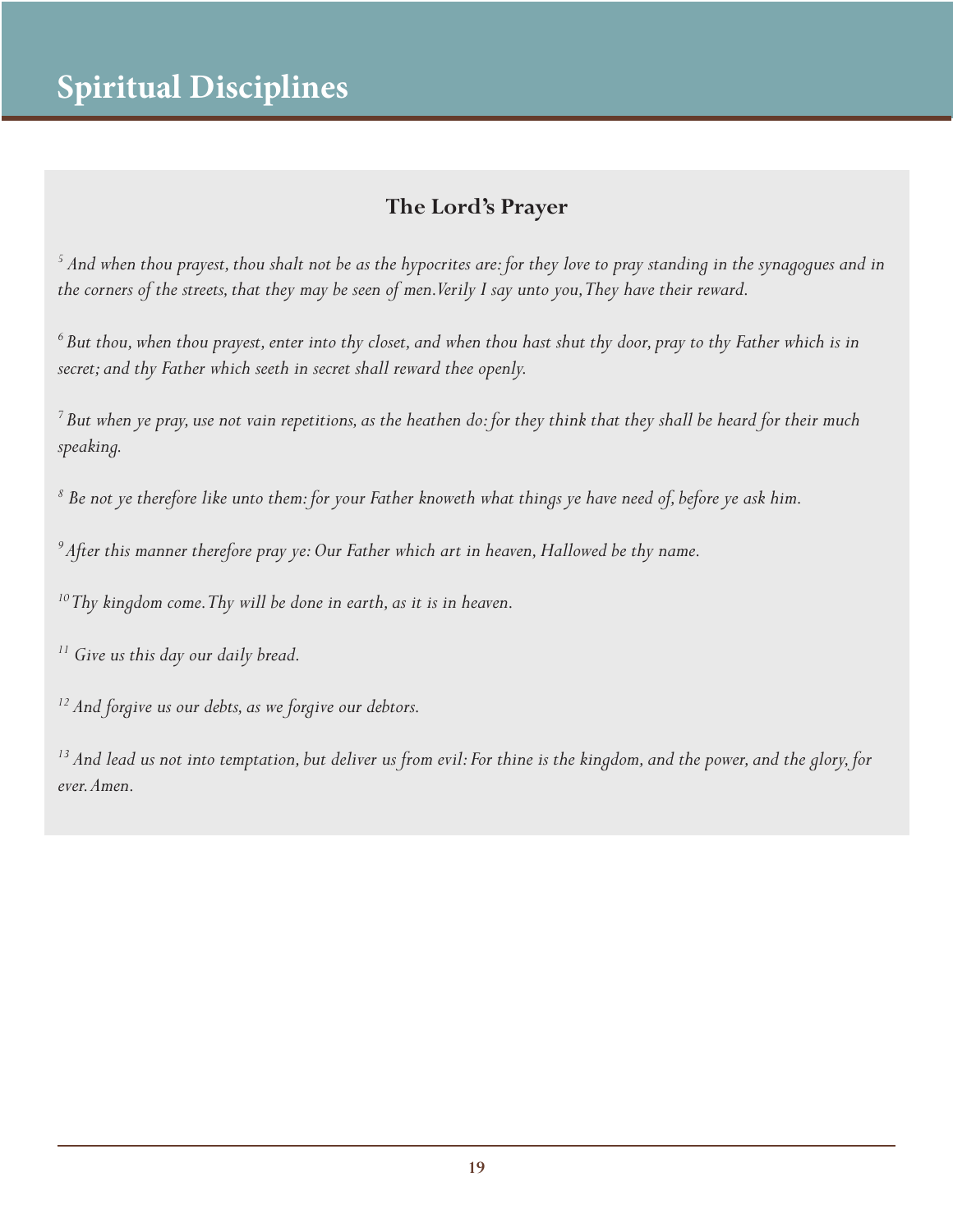| Philippians 4:6-7, "Be careful<br>for nothing; but in every thing<br>by prayer and supplication with<br>thanksgiving let your requests be<br>made known unto God. And the<br>peace of God, which passeth all<br>understanding, shall keep your<br>hearts and minds through Christ<br>Jesus." | Proverbs 3:5-6, "Trust in the<br>Lord with all thing heart;<br>and lean not unto thine own<br>understanding. In all thy ways<br>acknowledge him, and he shall<br>direct thy paths. | Psalms 119:18, "Open thou mine<br>eyes, that I may behold wondrous<br>things out of thy law."                                                                                                |
|----------------------------------------------------------------------------------------------------------------------------------------------------------------------------------------------------------------------------------------------------------------------------------------------|------------------------------------------------------------------------------------------------------------------------------------------------------------------------------------|----------------------------------------------------------------------------------------------------------------------------------------------------------------------------------------------|
| Psalm 139:23-24, "Search me,<br>O God, and know my heart: try<br>me, and know my thoughts: And<br>see if there by any wicked way<br>in me, and lead me in the way<br>everlasting."                                                                                                           | 2 Thessalonians 3:3, "But the<br>Lord is faithful, who shall<br>stablish you, and keep you from<br>$evil$ ."                                                                       | Galatians 5:22-23, "But the<br>fruit of the Spirit is love, joy,<br>peace, longsuffering, gentleness,<br>goodness, faith, meekness,<br>temperance: against such there is<br>no law."         |
| Psalm 19:14, "Let the words of<br>my mouth, and the meditation<br>of my heart, be acceptable in thy<br>sight, O Lord, my strength, and<br>my redeemer."                                                                                                                                      | Matthew 6:33, "But seek ye<br>first the kingdom of God, and<br>his righteousness, and all these<br>things shall be added unto you."                                                | Luke $6:27-28$ , "But I say unto"<br>you which hear, Love your<br>enemies, do good to them which<br>hate you, Bless them that curse<br>you, and pray for them that<br>despitefully use you." |

## **Praying the Scripture Cards**